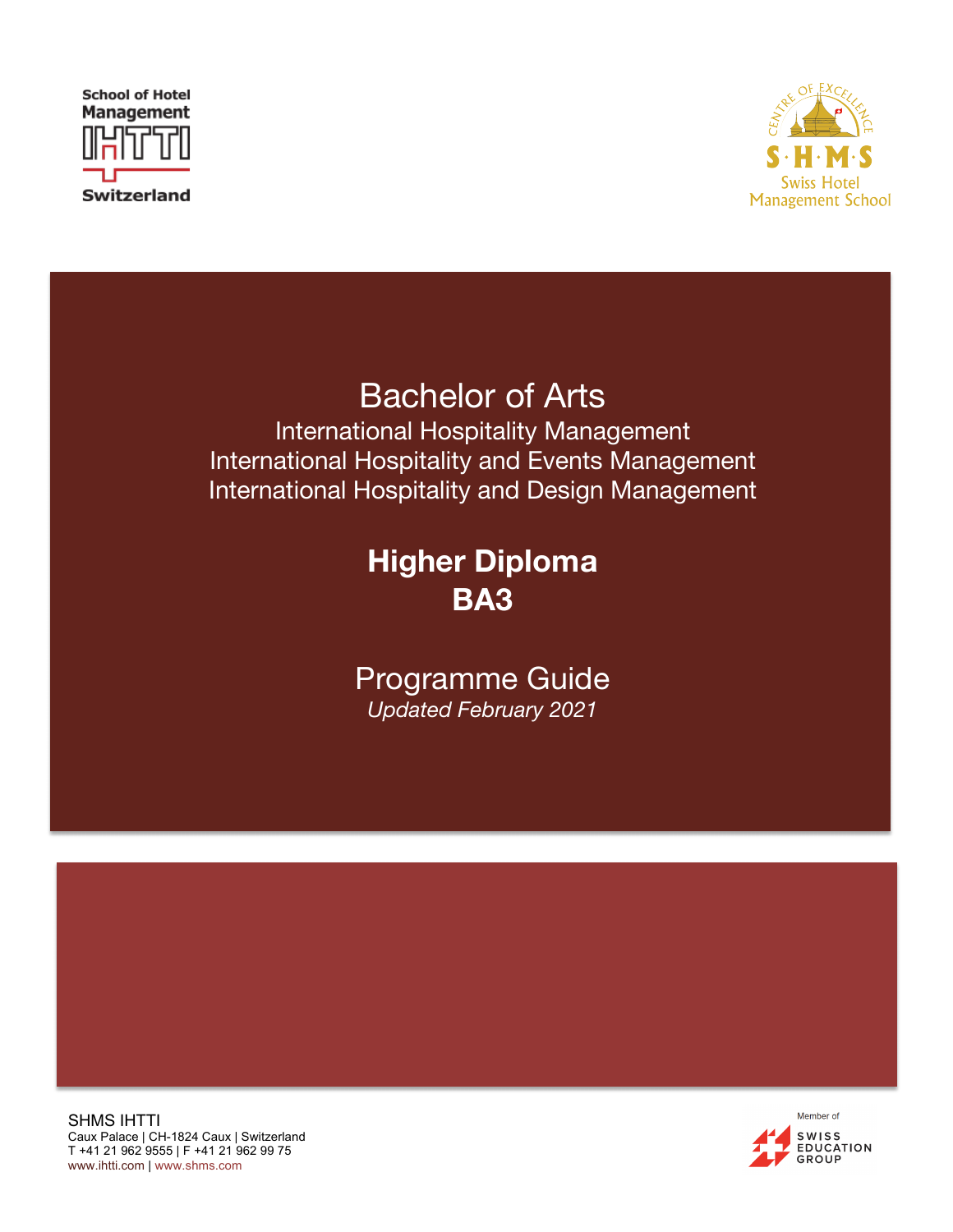

### Welcome

Herewith the Programme Guide for the current semester, a document with relevant information about your academic studies here at SHMS IHTTI.

Studying at SHMS IHTTI means you are 'checking into' the hospitality industry, one of the world's most dynamic industries, which continues to grow year after year, providing a vast array of jobs for suitably qualified professionals. With intensive training and internship experience, graduates of the SHMS IHTTI are perfectly placed for career success and the alumni are a testament to the quality of the programmes.

We are passionate about international hospitality management. Our institute of hospitality is dedicated to teaching the world-famous Swiss traditions to tomorrow's industry leaders. Students follow an exciting curriculum comprising of academic and practical elements, expertise and languages. Each subject provides knowledge and skills critical to students' future career in the hospitality industry.

I look forward to serving as your Academic Director and make this semester a successful one, for all students and staff, here at SHMS IHTTI.

Dominic Jambor Si

Dominic Szambowski Dean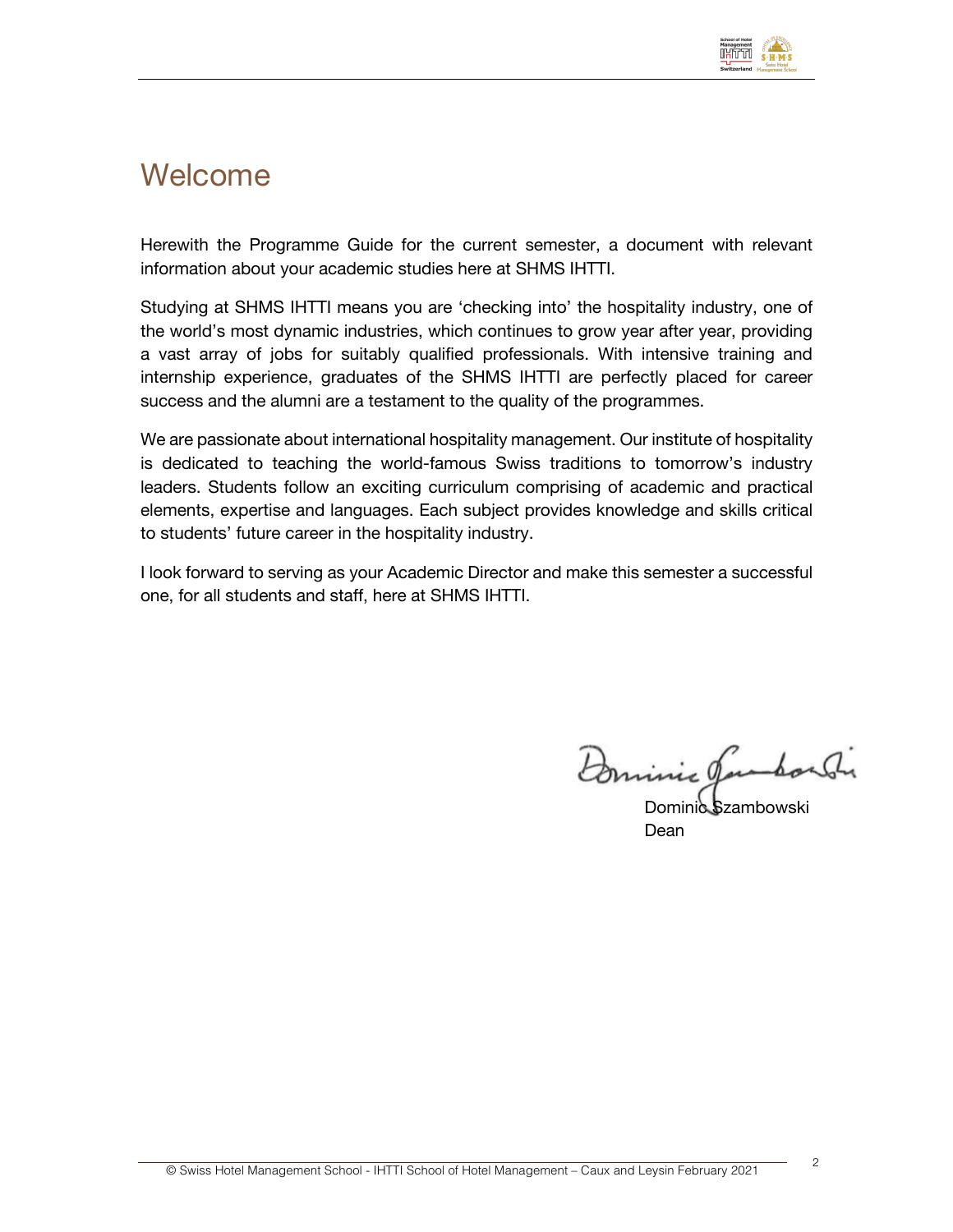

# **Contents**

|               | 1. Who is who on your programme?       |    |
|---------------|----------------------------------------|----|
|               | 2. Academic Programmes                 | 5  |
|               | 3. Module Descriptions                 | 6  |
|               | 4. Languages                           | 13 |
|               | 5. Academic Achievement Award          | 17 |
|               | 6. Study Advisors                      | 18 |
|               | 7. Academic Assessment                 | 18 |
|               | 8. Academic Examinations and Referrals | 21 |
|               | 9. Academic Discipline                 | 25 |
|               | 10. Attendance Policy                  | 28 |
| 11. SHT & PDP |                                        | 30 |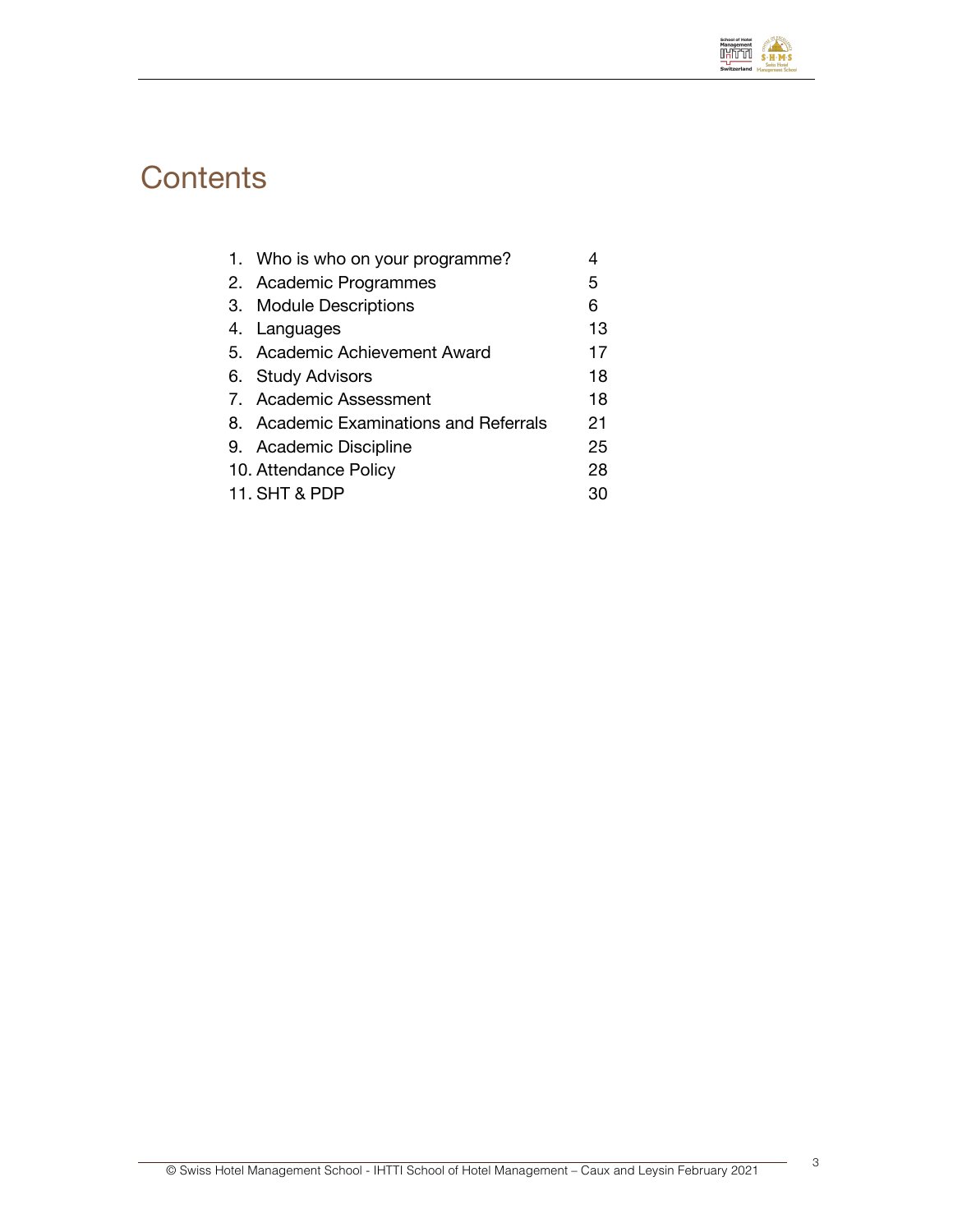

## 1. Who's who on your programme?

#### **Your Programme Leader and Managers**

**Ms Theresa von Wielligh**, BAHD 3&4 Programme Manager **Mr Roel Brinkman**, BAH 3&4 Programme Manager **Mr Xavier Willain**, BAH 3&4 Programme Manager

#### **Module Leaders**

In most instances, your first point of contact should be your Module Leader who is responsible for ensuring the quality and development of the module. Thus, if you have a problem with the module, or wish to discuss elements such as teaching and assessment, you should initially speak with the module leader:

Every member of the teaching team has a responsibility for maintaining and improving the quality of the programme. However, the PMs have a particular responsibility in terms of obtaining student feedback, which will be organised through the completion of module evaluation questionnaires and regular Programme Committee meetings with the Master course representatives. Having obtained your views, the team will evaluate the results and discuss ways of capitalising on strengths and remedying problems.

In other cases, the leadership team is available to you who is there to give you confidential help and advice on a range of issues, both academic and personal. Please contact your Programme Manager for an appointment in these cases.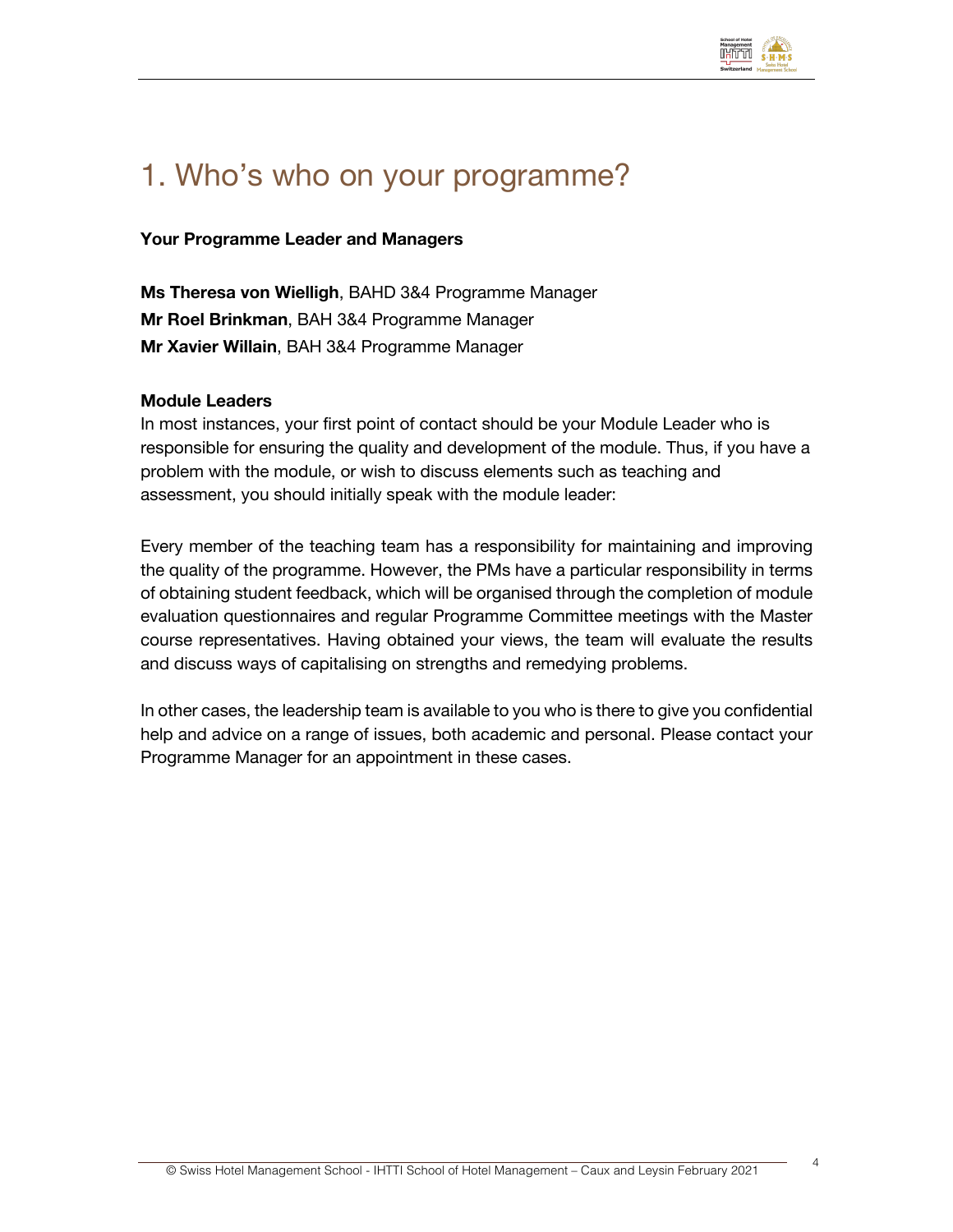

# 2. Academic Programmes

### **SHMS IHTTI BA 3rd Year Higher Diploma Programme**

|                   | YEAR 3 Higher Diploma in Hospitality Management | <b>CREDITS</b> | <b>HOURS</b> |
|-------------------|-------------------------------------------------|----------------|--------------|
| MG301             | Strategies for Yield Management                 | 6              | 60           |
| MG302             | Human Resources Management                      | 6              | 60           |
| MK301             | Marketing Management for the Service Industry   | 6              | 60           |
| CO <sub>301</sub> | Independent Research Project                    | 6              | 60           |
| AC301             | <b>Managerial Accounting</b>                    | 6              | 60           |
| EV301             | <b>MICF Markets</b>                             | 6              | 60           |
| HM301             | <b>Management Projects</b>                      | 6              | 60           |
| HM302             | Intercultural Communication                     | 6              | 60           |
| HM303             | Facilities Design & Management                  | 6              | 60           |
| AC302             | <b>Hospitality Economics</b>                    | 6              | 60           |
| LF/LG/            |                                                 |                |              |
| LS 201            | French/German/Spanish - Level Elective          | 6              | 60           |
|                   |                                                 |                |              |

| YEAR 3 Higher Diploma in Hospitality & Events Management |                                               | <b>CREDITS</b> | <b>HOURS</b> |
|----------------------------------------------------------|-----------------------------------------------|----------------|--------------|
| MG301                                                    | Strategies for Yield Management               | 6              | 60           |
| MG302                                                    | Human Resources Management                    | 6              | 60           |
| MK301                                                    | Marketing Management for the Service Industry | 6              | 60           |
| CO301                                                    | Independent Research Project                  | 6              | 60           |
| AC301                                                    | Managerial Accounting                         | 6              | 60           |
| EV301                                                    | <b>MICF Markets</b>                           | 6              | 60           |
| EV302                                                    | Logistics & Supply for Events                 | 6              | 60           |
| EV303                                                    | Event Project Planning                        | 6              | 60           |
| EV304                                                    | Event Project Management                      | 6              | 60           |
| AC302                                                    | <b>Hospitality Economics</b>                  | 6              | 60           |
| LF/LG/                                                   |                                               |                |              |
| LS 201                                                   | French/German/Spanish - Level Elective        | 6              | 60           |

|              | YEAR 3 Higher Diploma in Hospitality & Design Management | <b>CREDITS</b> | <b>HOURS</b> |
|--------------|----------------------------------------------------------|----------------|--------------|
| <b>ID303</b> | <b>F&amp;B Outlet Design</b>                             | 6              | 60           |
| HM301        | Human Resources Management                               | 6              | 60           |
| MK301        | Marketing Management for the Service Industry            | 6              | 60           |
| ML301        | Retail Management of Luxury Brands                       | 6              | 60           |
| AC301        | Managerial Accounting                                    | 6              | 60           |
| ML302        | Product and Brand Development                            | 6              | 60           |
| <b>ID301</b> | Interior Design III                                      | 6              | 60           |
| EV302        | Logistics and Supply for the Events Industry             | 6              | 60           |
| <b>IS301</b> | AutoCAD                                                  | 6              | 60           |
| <b>ID302</b> | Hospitality Facilities Management and Design             | 6              | 60           |
| LF/LG/       |                                                          |                |              |
| LS 201       | French/German/Spanish - Level Elective                   | 6              | 60           |
|              |                                                          |                |              |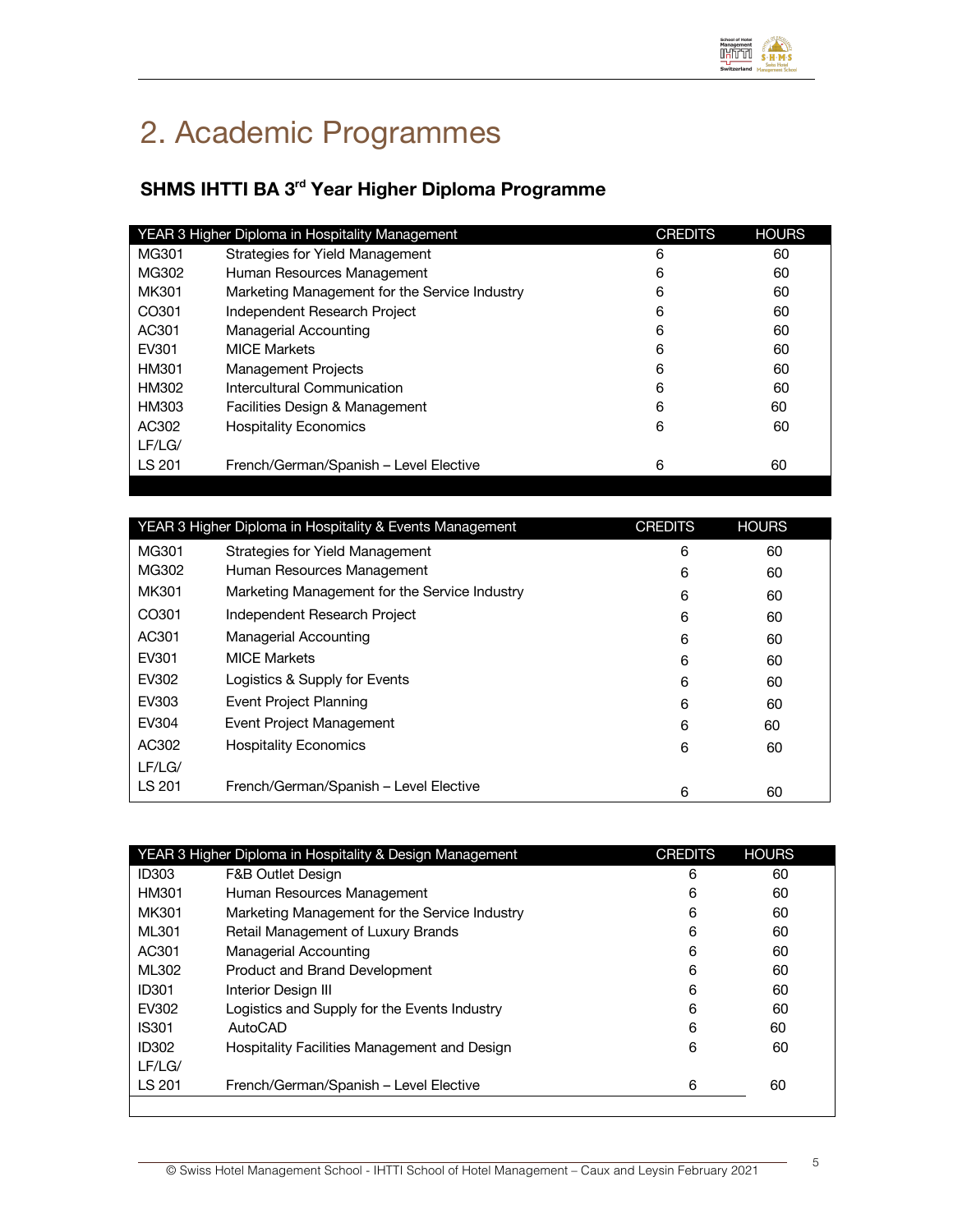

| Total Credits up to the Swiss Diploma:        |      | 174 2 years of study   |
|-----------------------------------------------|------|------------------------|
| Total Credits up to the Swiss Higher Diploma: |      | 240 2.5 years of study |
| Total Credits up to the BA (hons) degree:     | 360* | 3 years of study**     |

\* 1 UKSF Credit equals 0.5 ECT.

\* Full bachelor programme of 360 UKSF credits equivalates to 180 ECTs.

\*\* 120 UK / 60 ECTs is equivalent to one-year full-time study.

### 3. Module Descriptions

#### **Year 3 SHMS Higher Diploma in International Hospitality Management**

#### **Strategies for Yield Management**

This module aims to provide the skills to make smart, strategic decisions about revenue and managing occupancy, pricing and marketing. Hotel revenue management is an increasingly vital function and involves a coordinated effort across the organization. Hotels can increase revenue by balancing demand, reservation scheduling and variable pricing. It is essentially selling the right room to the right person at the right time for the right price.

The module employs a simulation exercise that focuses primarily on pricing, advertising and revenue forecasting as the prime decisions. Market and rate strategies are analysed through case studies. Students learn to design and implement displacement and pricing strategies for room block RFP's for large MICE room blocks and smaller SMERF groups.

#### **Human Resources Management**

This module is designed to develop an appreciation of human resource management in general and in the specific context of the hospitality industry. The module emphasises the interaction of management and employees and encourages the critical appraisal of organisational and management processes and their influence on people within the hospitality industry.

#### **Marketing Management for the Service Industry**

This module will explore the phenomenal growth of consumption on a global context and the role of marketing and specifically promotion in relation to this. In so doing, the module will identify links between the strategic marketing process and marketing roles within global competitive business environments. This module aims to give students knowledge of the planning process that is specifically related to service industry marketing. The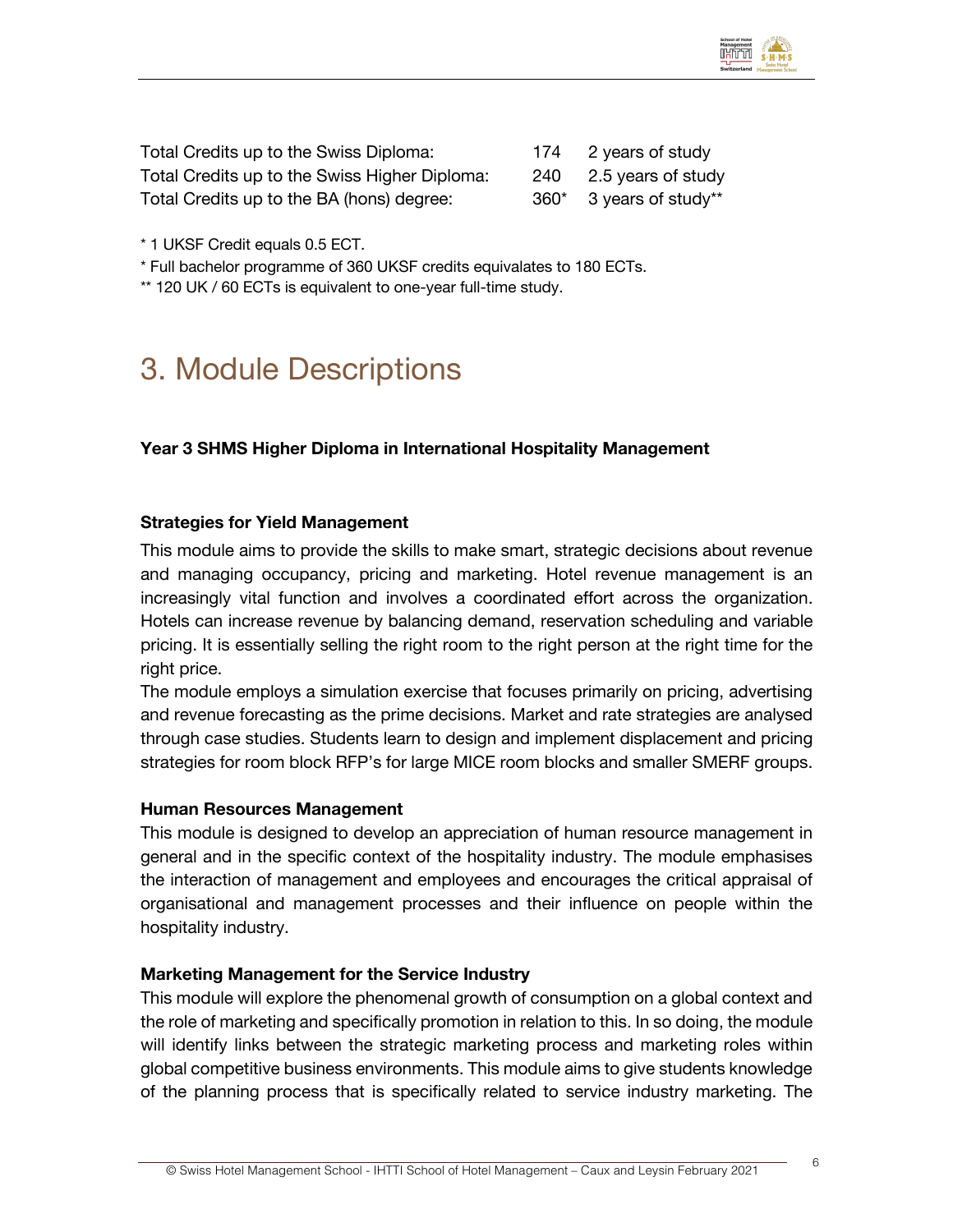

module aims to develop students' market research and analytic skills related to a practical marketing planning issue, through the use of "real world" case studies and guest lectures. The module aims to deliver a balance of service marketing planning theory, practical problem-solving case assignments and current topical issues in service marketing.

#### **Independent Research Project**

The service economy relies on particular research methods techniques in order to cope with the intangibility of the products and an inherent customer focus. Understanding consumers' wants and needs as well as satisfaction levels is still an under-skilled and under-researched area. Graduates with research skills and the ability to investigate consumer preferences are in demand by the industry.

This module aims to develop the research and reporting skills of students. The module will progress from basic skills including referencing and writing literature reviews to critically analysing a range of research methodologies used by the service sector.

#### **Managerial Accounting**

The module focuses on the use of financial analysis and control techniques utilising relevant data, based on a variety of case studies. It also addresses investment in the hospitality industry, financial projections and portfolio management.

#### **MICE Markets**

The meetings, incentives, conferences and exhibition markets (MICE) are diverse and dynamic. They encompass many specialised segments and each poses significant challenges to the management of facilities and services within the events industry. This module seeks to develop in students an awareness of the complexity of the market segments within the broader sphere of the events industry. It aims to classify and analyse the distinct target markets within the sector and establishes a framework for the evaluation of the needs of these groups, enabling students to identify appropriate strategies for target selection. By developing an appreciation and evaluation of these sectors, students will be able to respond to the dynamic challenges in managing event's

resources. The module seeks to encompass an understanding of the management of market groups needs, issues relating to demography and rotation, distribution and supply of events within the MICE sector, segmentation and positioning. It develops an evaluation of the choice and selection criteria of MICE market decision-makers and identifies appropriate strategies for enhanced event business performance.

#### **Management Projects**

This module aims to synthesise the key management disciplines within one capstone project, comprising considerations of market research, financial analysis, human resource management and marketing towards the development of a feasibility study.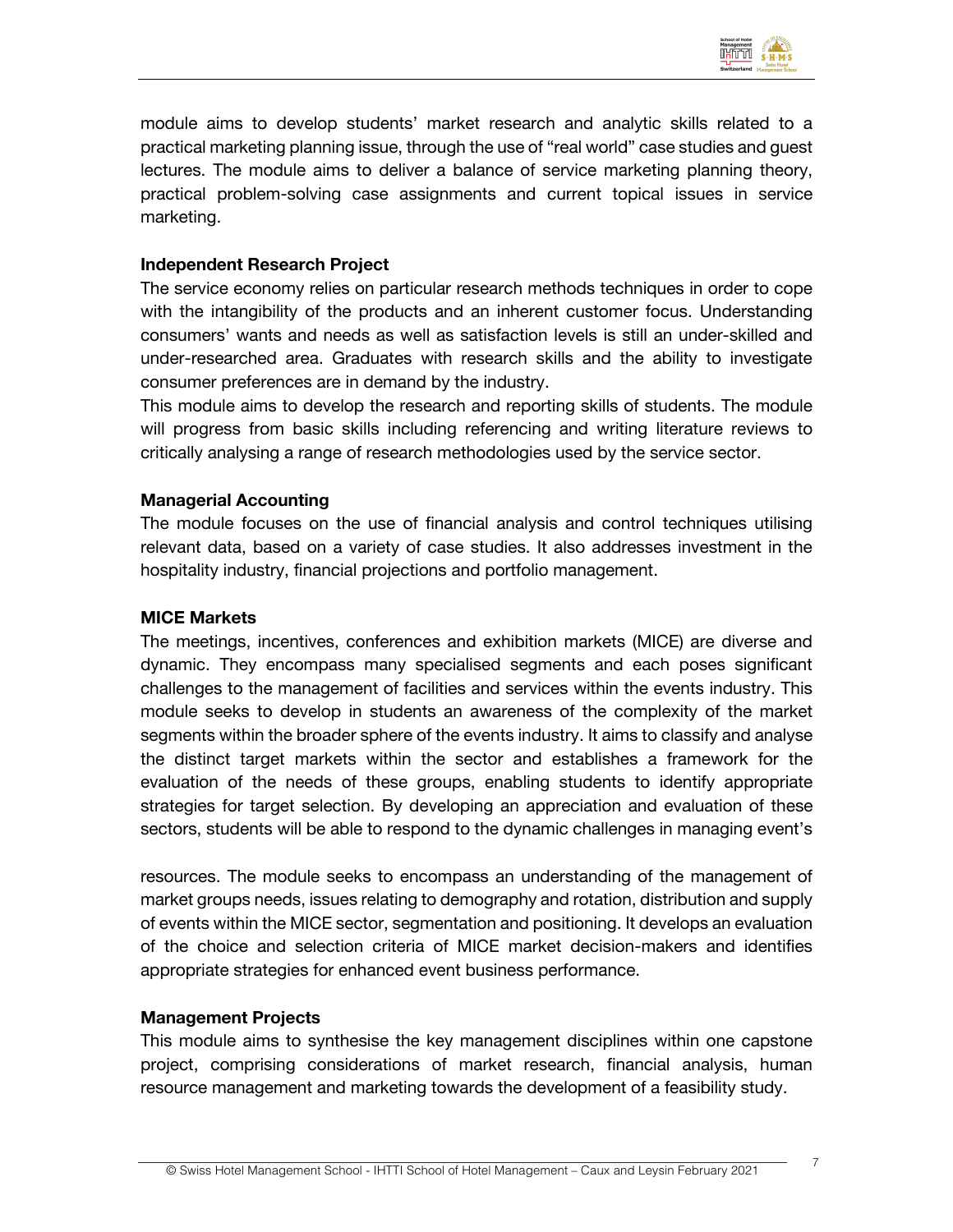

#### **Intercultural Communication**

This module will analyse and discuss the meaning and nature of culture as expressed in different geographical areas of the world. Culture pervades all aspects of our lives. Consequently, in a world of increasing globalisation, managers need to be aware of "cultures consequence". This is especially significant for hospitality managers who work in a multicultural environment of both employees and consumers. In an increasingly competitive environment, cultural sensitivity in business practice may form a source of competitive advantage.

#### **Facilities Design & Management**

The aim of this module is to enable students to explore the essential elements in the acquisition, maintenance, management quality systems and control of premises, plant and equipment used in the hospitality, leisure and tourism sectors. It is a broadly based module that covers the related understanding of maintenance, design and energy management and their application to current and future industry practice.

#### **Hospitality Economics**

The economics of hospitality in an introductory module that arms students with a solid working knowledge of economic concepts and analytical techniques as they apply to hospitality. Knowledge of economic trends and conditions is fundamental to strategic planning and project development in any business. This module examines macro and micro economic theories as they apply to the hospitality industry. Supply and demand, equilibrium, elasticity, substitute and complementary goods, fiscal and monetary policy, capital formation, competition, business cycles, externalities, price theory, international economics, taxation and regulation will be addressed.

#### **Year 3 SHMS Higher Diploma in International Hospitality and Events Management**

#### **Strategies for Yield Management**

This module aims to provide the skills to make smart, strategic decisions about revenue and managing occupancy, pricing and marketing. Hotel revenue management is an increasingly vital function and involves a coordinated effort across the organization. Hotels can increase revenue by balancing demand, reservation scheduling and variable pricing. It is essentially selling the right room to the right person at the right time for the right price.

The module employs a simulation exercise that focuses primarily on pricing, advertising and revenue forecasting as the prime decisions. Market and rate strategies are analysed through case studies. Students learn to design and implement displacement and pricing strategies for room block RFP's for large MICE room blocks and smaller SMERF groups.

#### **Human Resources Management**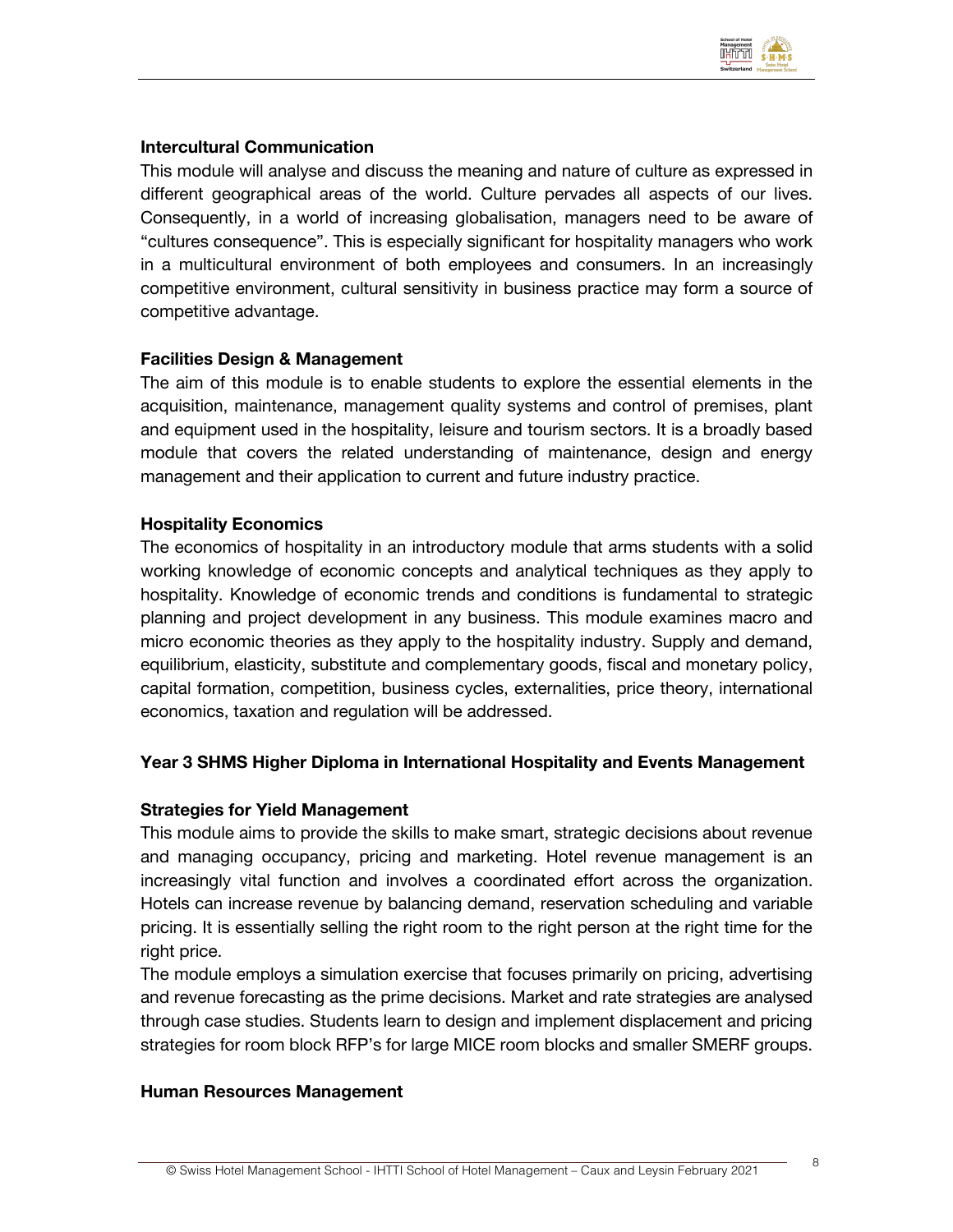

This module is designed to develop an appreciation of human resource management in general and in the specific context of the hospitality industry. The module emphasises the interaction of management and employees and encourages the critical appraisal of organisational and management processes and their influence on people within the hospitality industry.

#### **Marketing Management for the Service Industry**

This module will explore the phenomenal growth of consumption on a global context and the role of marketing and specifically promotion in relation to this. In so doing, the module will identify links between the strategic marketing process and marketing roles within global competitive business environments. This module aims to give students knowledge of the planning process that is specifically related to service industry marketing. The module aims to develop students' market research and analytic skills related to a practical marketing planning issue, through the use of "real world" case studies and guest lectures. The module aims to deliver a balance of service marketing planning theory, practical problem-solving case assignments and current topical issues in service marketing.

#### **Independent Research Project**

The service economy relies on particular research methods techniques in order to cope with the intangibility of the products and an inherent customer focus. Understanding consumers' wants and needs as well as satisfaction levels is still an under-skilled and under-researched area. Graduates with research skills and the ability to investigate consumer preferences are in demand by the industry.

This module aims to develop the research and reporting skills of students. The module will progress from basic skills including referencing and writing literature reviews to critically analysing a range of research methodologies used by the service sector.

#### **Managerial Accounting**

The module focuses on the use of financial analysis and control techniques utilising relevant data, based on a variety of case studies. It also addresses investment in the hospitality industry, financial projections and portfolio management.

#### **MICE Markets**

The meetings, incentives, conferences and exhibition markets (MICE) are diverse and dynamic. They encompass many specialised segments and each poses significant challenges to the management of facilities and services within the events industry. This module seeks to develop in students an awareness of the complexity of the market segments within the broader sphere of the events industry. It aims to classify and analyse the distinct target markets within the sector and establishes a framework for the evaluation of the needs of these groups, enabling students to identify appropriate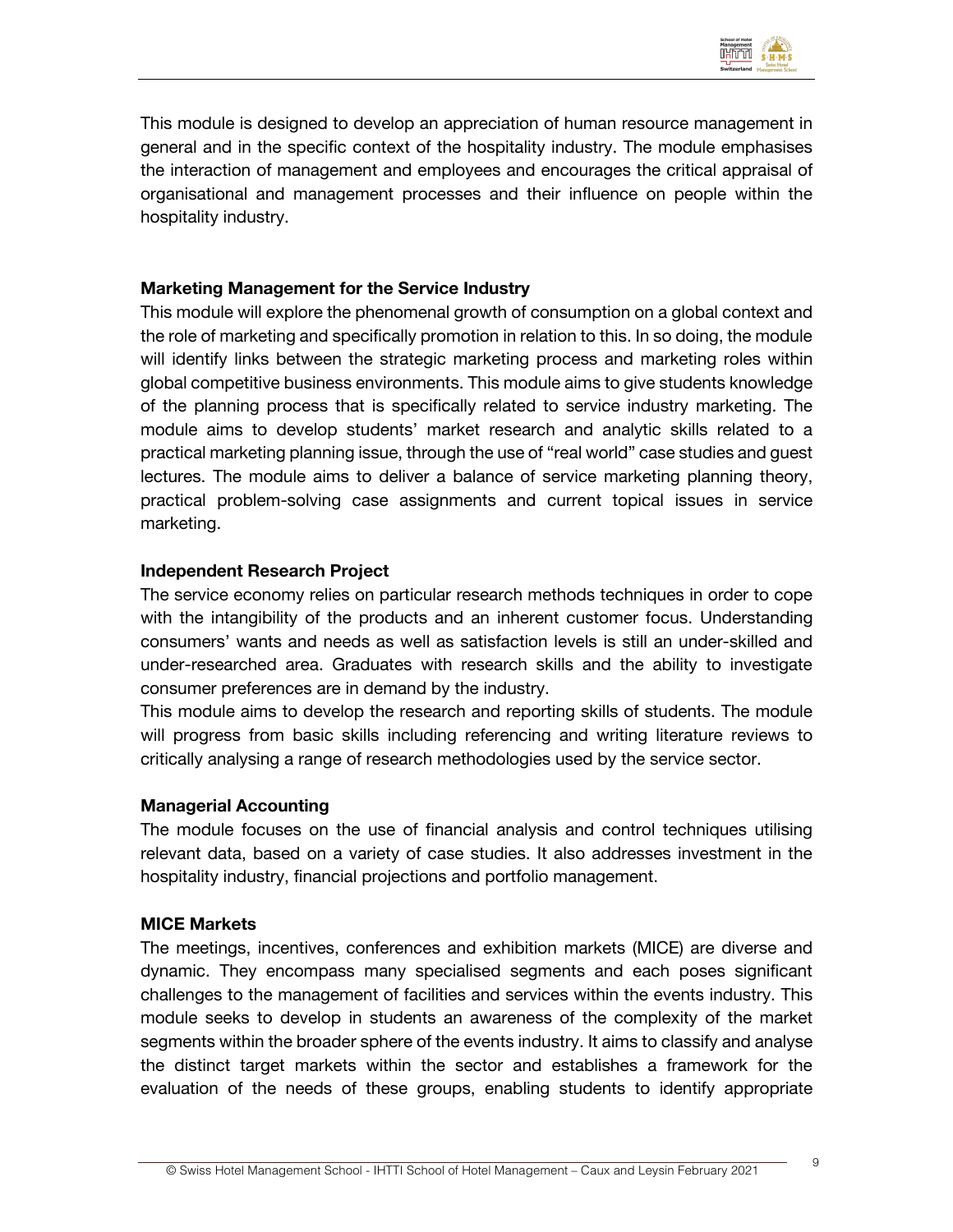

strategies for target selection. By developing an appreciation and evaluation of these sectors, students will be able to respond to the dynamic challenges in managing event's resources. The module seeks to encompass an understanding of the management of market groups needs, issues relating to demography and rotation, distribution and supply of events within the MICE sector, segmentation and positioning. It develops an evaluation of the choice and a selection criterion of MICE market decision-makers and identifies appropriate strategies for enhanced event business performance.

#### **Logistics & Supply for Events**

This module will introduce the concept of logistics management within the event industry and will identify those techniques and tools available to the events manager. The fundamental building block for the event being the proposal linked to tendering and subcontracting. The event can include construction, as well as servicing and has to be underpinned by financial planning and risk assessment. Logistics for the industry must include identification and information of the supply side and the potential for evaluation of other service providers, which is often linked to management information systems.

#### **Event Project Planning**

Planning is an essential part of events management and is a process, which needs careful consideration of spatial, temporal, internal and external factors, whilst at the same time allowing flexibility to adapt to changing situations. Key theoretical planning concepts and processes will be applied to different events and different sectors. This will incorporate not just the technical planning of the event but will also assess the wider external variables, which must be considered at this stage of the project.

#### **Event Project Management**

This module follows the event as it takes shape through the different operational stages. Integration of activity becomes crucial, as the staging of the event is imminent. This is when the production team pulls together the different operational and logistical strands of the event. It is also essential to understand that the process continues after the event, as the shutdown takes place and the monitoring and evaluation are undertaken.

#### **Hospitality Economics**

The economics of hospitality in an introductory module that arms students with a solid working knowledge of economic concepts and analytical techniques as they apply to hospitality. Knowledge of economic trends and conditions is fundamental to strategic planning and project development in any business. This module examines macro and micro economic theories as they apply to the hospitality industry. Supply and demand, equilibrium, elasticity, substitute and complementary goods, fiscal and monetary policy, capital formation, competition, business cycles, externalities, price theory, international economics, taxation and regulation will be addressed.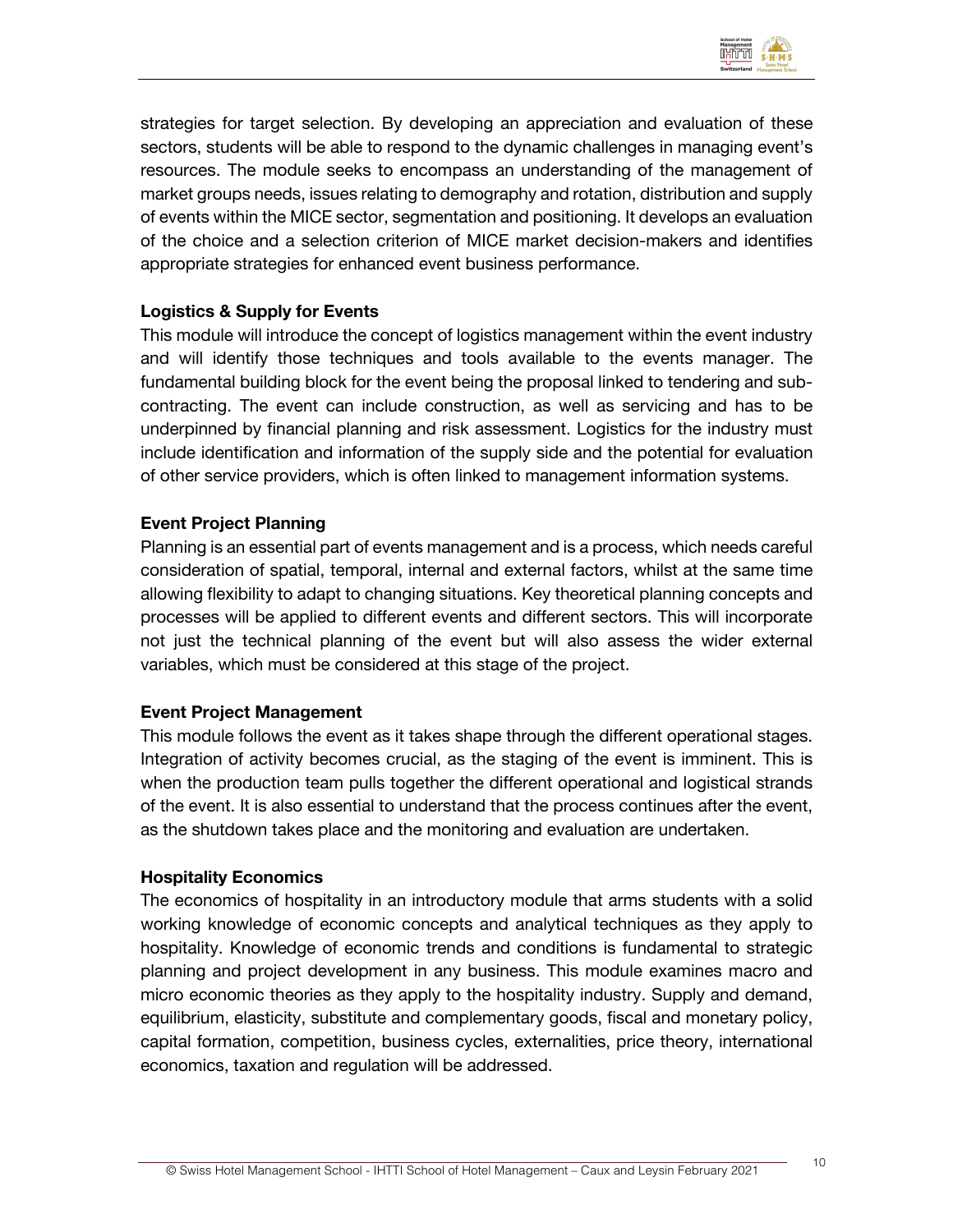

#### **Year 3 IHTTI Higher Diploma in International Hospitality and Design Management**

#### **Human Resources**

This module aims to provide students with an appreciation of the theory and practical implementation of concepts and developments in the field of management, with particular emphasis on management within the hospitality industry. In addition, it is also designed to introduce students to the functions of managing people in luxury hospitality industry, Human Resource Management. The course will begin by describing the principles of management in hospitality industry. Moreover characteristics, features, and differences to other industrial organizations will be discussed. The course is very much focused and centred towards the interaction of management and employees performance. It provides a basis for critical appraisal of organizational and managerial processes, which influence the behaviour, and performance of people in luxury hospitality industry.

#### **Marketing Management for the Service Industry**

This module will explore the phenomenal growth of consumption on a global context and the role of marketing, and specifically promotion, in relation to this. In so doing, the module will identify links between the strategic marketing process and marketing roles within global competitive business environments. This module aims to give students knowledge of the planning process that is specifically related to service industry marketing. The module aims to develop students' market research and analytic skills related to a practical marketing planning issue, through the use of 'real world' case studies and guest lectures. The module aims to deliver a balance of service marketing planning theory, practical problem-solving case assignments and current topical issues in service marketing.

#### **Food & Beverage Outlet Design**

F&B is one of the most demanding and fast changing sectors in the hospitality industry nowadays. To meet the high customer expectations and competitive market trends, consistent updates of design and programs are unavoidable. The aim of this module is to understand the principles of spatial design for F&B outlets and implement the knowledge through practical projects. Extensive researches and innovative design projects will be utilised in this module.

#### **Managerial Accounting**

The module focuses on the use of financial analysis and control techniques utilising relevant data, based on a variety of case studies. It also addresses investment in the hospitality industry, financial projections and portfolio management.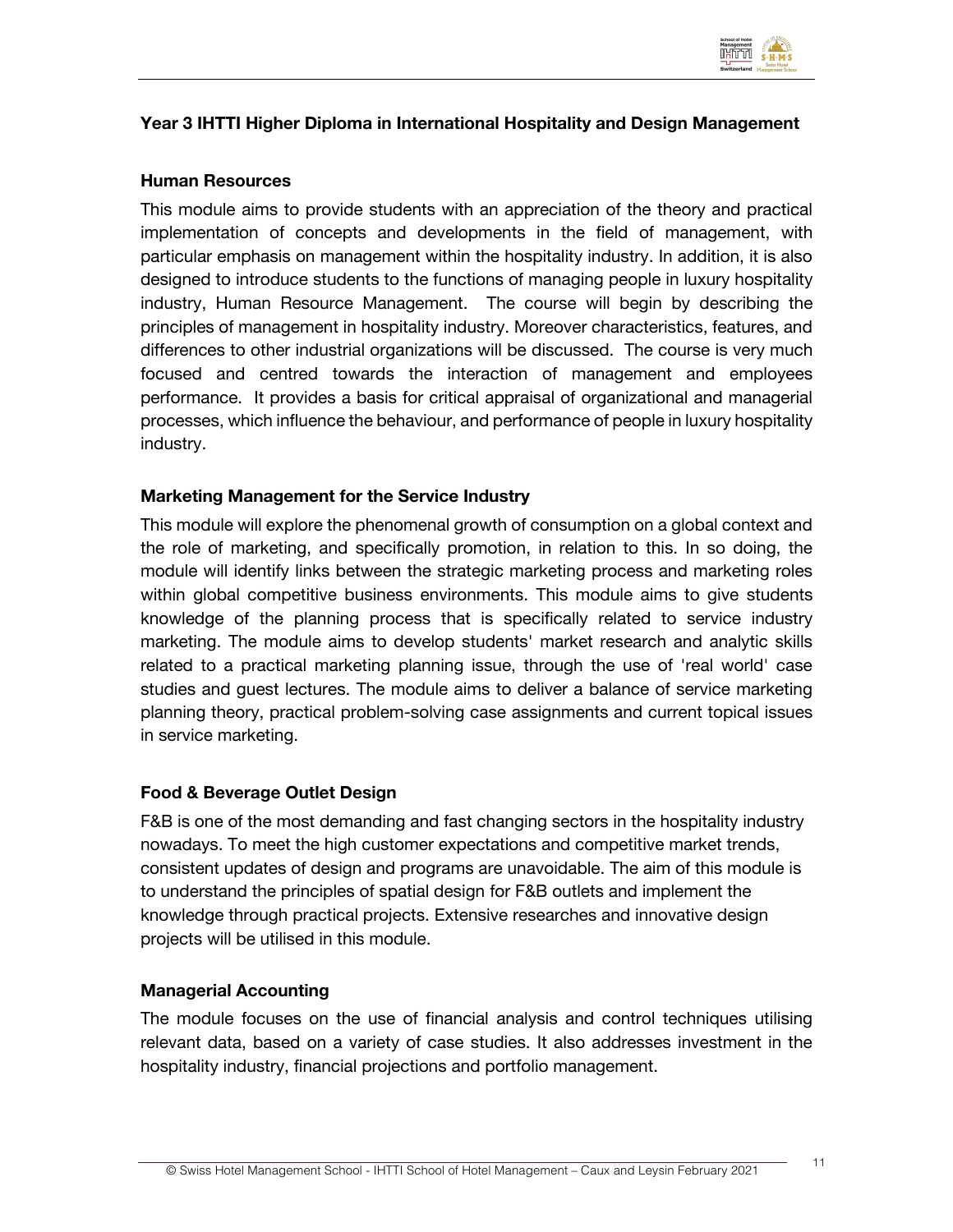

#### **Retail Management of Luxury Brands**

This module aims to develop students' practical knowledge and understanding of the luxury retail management. It provides opportunity for students to synthesize information regarding the retail management (origin, evolution, specificities including customers) and to understand this crucial and growing industry. It also helps students to understand the sales process and the actors.

Through research and critical analysis, students will identify:

- how an international distribution is established with a focus on the luxury industry and the selective distribution
- who are the luxury industry customers and how a relationship is developed with them by the brands.

An additional know-how easily transferable to management positions offered by the hospitality industry (including boutique & design hotels) but also by the luxury good industry and the retail distribution.

#### **Product and Brand Development**

This module aims to develop students' practical knowledge and understanding of the luxury good industry in terms of brand and product development. It provides opportunity for students to synthesize information regarding the luxury industry (origin, evolution, specificities including customers) and understand this "special world". It also helps students to understand branding as well as the product development process.

Through research and critical analysis, students will identify:

- how the luxury industry has developed and became a significant industry with international groups as main actors.
- how brands and products are developed, how they have become an essential element in a globalized economy.

An additional know-how easily transferable to management positions offered by the hospitality industry (including boutique & design hotels), but also by the luxury good industry.

#### **Interior Design III**

The aim of this module is to equip you with skills and competencies that are essential in writing the design brief for designing functional, aesthetic and conducive interiors with regard to their intended purpose. It will enable you to acquire an aesthetic, practical and technical appreciation of the spatial layout and design elements ranging from visual (colour, lighting, form) to the tactile (surface, shape, texture) to the auditory (sound, noise, echo). It further aims to establish an understanding of how these elements interact with each other and with people that use and respond to them within the hospitality industry.

#### **Logistics and Supply for the Events Industry**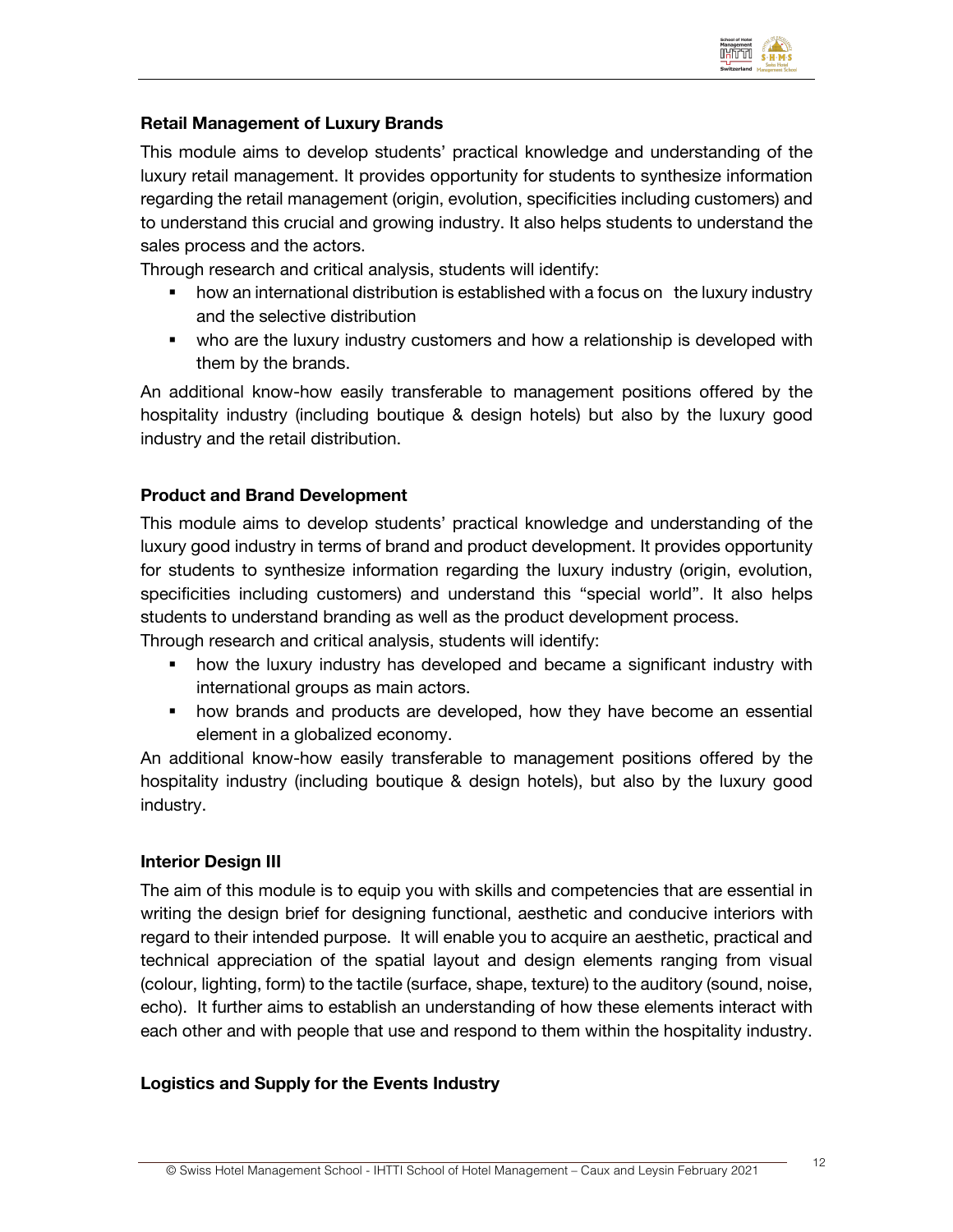

This module will introduce the concept of logistics management within the event industry and will identify those techniques and tools available to the events manager. The fundamental building block for the event being the proposal linked to tendering and subcontracting. The event can include construction, as well as servicing and has to be underpinned by financial planning and risk assessment. Logistics for the industry must include identification and information of the supply side and the potential for evaluation of other service providers, which is often linked to management information systems.

#### **AutoCAD**

This Module aims to bring together design components thought in IS101 and IS201 with the objective to build a professional looking Hotel Website and 3D hospitality related design. Students will use tools such as Photoshop, Flash, CorelDraw and Smartdraw as add-ons to reach their objectives using Dreamweaver and AutoCAD. Designing a component of a hotel, such as a Hotel Room or Lobby, will follow this. The skills thought prior to this stage will be vital as students will be able to work on a detailed level due to prior preparation. AutoCAD known to be the worlds most advanced design program is used to build the 3D object set using the "plan and Elevation" system.

This Module invites you to build professional designs using AutoCAD and Dreamweaver as the principal platforms. Various other tools will be thought prior or during the module to assist you to reach your design goals**.**

#### **Hospitality Facilities Management and Design**

The aim of this module is to enable students to explore the essential elements in the acquisition, maintenance, management quality systems and control of premises, plant and equipment used in the hospitality, leisure and tourism sectors. It is a broadly-based module that covers the related understanding of maintenance, design and energy management and their application to current and future industry practice

### 4. Languages

#### **LF101 Elementary French**

This beginner module is based on oral French. It covers the elementary vocabulary and everyday conversation skills needed by students for their professional and social activities.

#### **LF201 Intermediate French**

This intermediate module covers the vocabulary as well as the everyday conversational skills needed by students for their social and professional activities.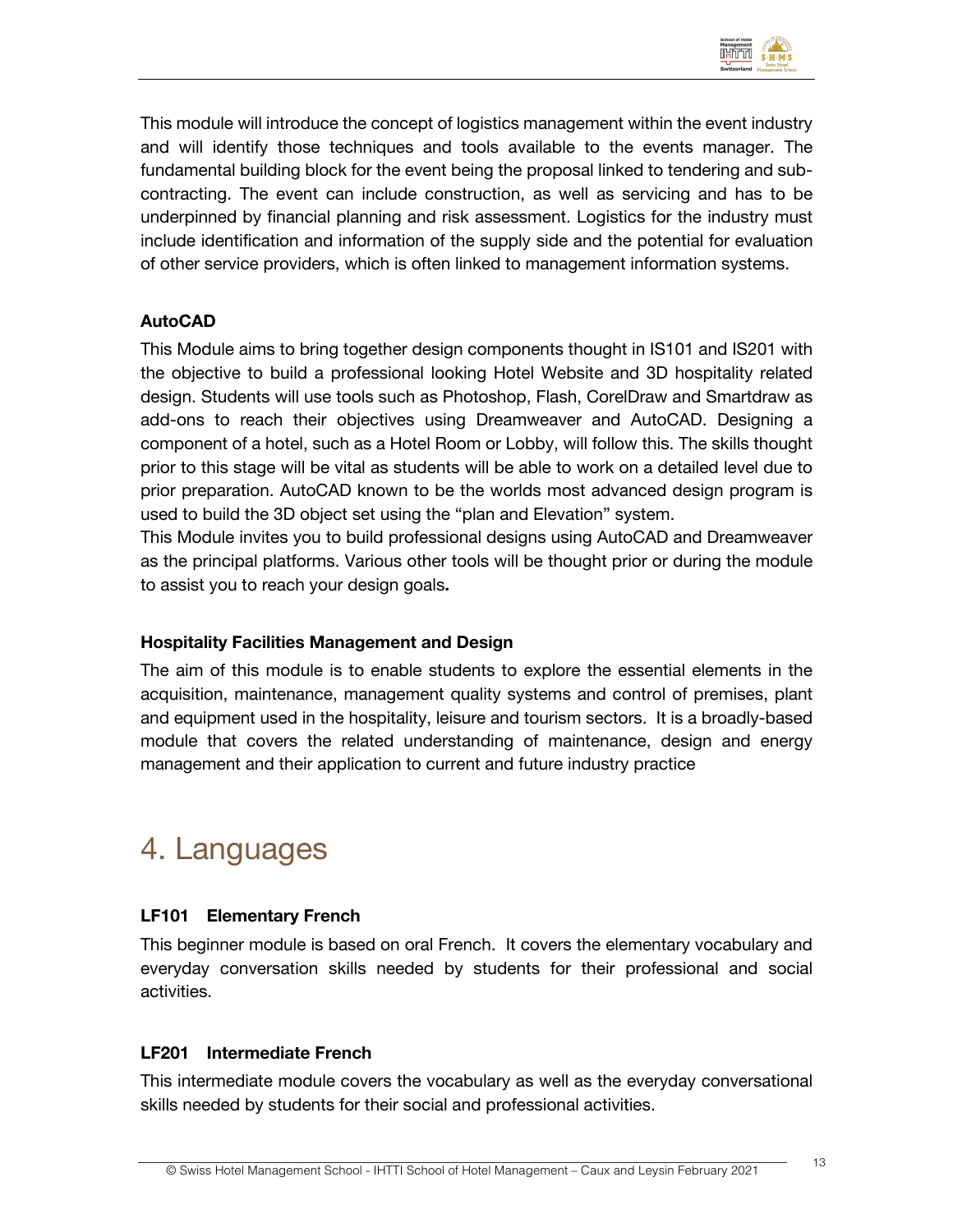

#### **LF301 Advanced French**

This advanced module further develops the vocabulary, grammar and writing skills necessary particularly when dealing with guests and managing staff.

#### **LG101 Elementary German**

This beginner module is based on oral German. It covers the elementary vocabulary and everyday conversation skills needed by students for their professional and social activities.

#### **LG201 Intermediate German**

This intermediate module covers the vocabulary as well as the everyday conversational skills needed by students for their social and professional activities.

#### **LG301 Advanced German**

This advanced module further develops the vocabulary, grammar and writing skills necessary particularly when dealing with guests and managing staff.

#### **LS101 Elementary Spanish**

This beginner module is based on oral Spanish. It covers the elementary vocabulary and everyday conversation skills needed by students for their professional and social activities.

#### **LS201 Intermediate Spanish**

This intermediate module covers the vocabulary as well as the everyday conversational skills needed by students for their social and professional activities.

#### **LM101 Elementary Mandarin (Leysin)**

This beginner module is based on oral Mandarin. It covers the elementary vocabulary and everyday conversation skills needed by students for their professional and social activities.

#### **LE101 Business English**

The business English course for BA1 focuses on providing students advanced vocabulary and conversation skills for use in both general and hospitality business environments. In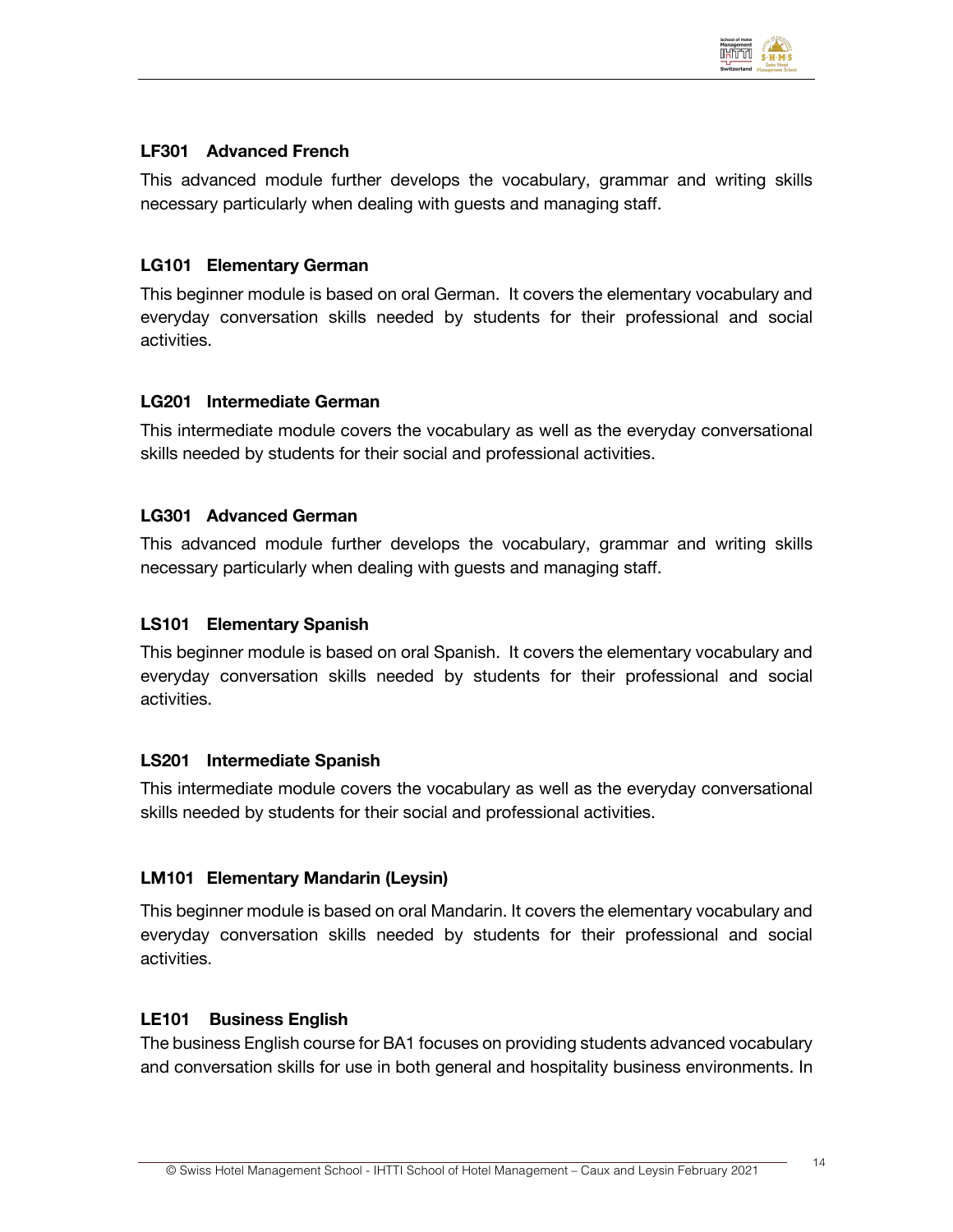

addition, the course will teach students professional and business (report) writing for application in the other modules and future studies.

#### **Additional Language Policy**

English is the school's official language and all classes are conducted in this language. Students are expected to use English throughout the working day.

The School offers 3 other language options as part of its educational programme. As the school is situated in the French-speaking part of Switzerland, and internships will primarily take place in either the French or German part of the country, Year 1 students will be assigned to French or German language modules.

As a third language option, Spanish modules are made available to Year 2, and 3 students, whose internship is more likely to take place in an International context outside of Switzerland. Spanish is mandatory to students who have been exempted from French and German language modules.

#### **Progression Process**

In order to prepare all students for the international environment of the hospitality industry, additional languages are taught at all levels of our programmes. Students on Higher Diploma programmes are required to take either French or German in Year 1.

Upon successful completion of the year 1 language module, returning students into year 2 may choose to change their language. Once a student decides on a language stream in year 2, they are committed to continuing in that language through the different levels until they receive their Higher Diploma. The decision to change the language in year 2 must be made by week 17 of the academic term of year 1.

#### Scenario 1:

I am a Year 1 student. I decide to attend the Elementary French (or German) module. I decide to continue with French (or German) when I return for Year 2. Therefore, I will attend Intermediate French (or German) in Year 2, followed by Advanced French (or German) in Year 3.

#### Scenario 2:

I am a Year 1 student. I decide to attend the Elementary French (or German) module. I decide to change to German (or Spanish) when I return for Year 2.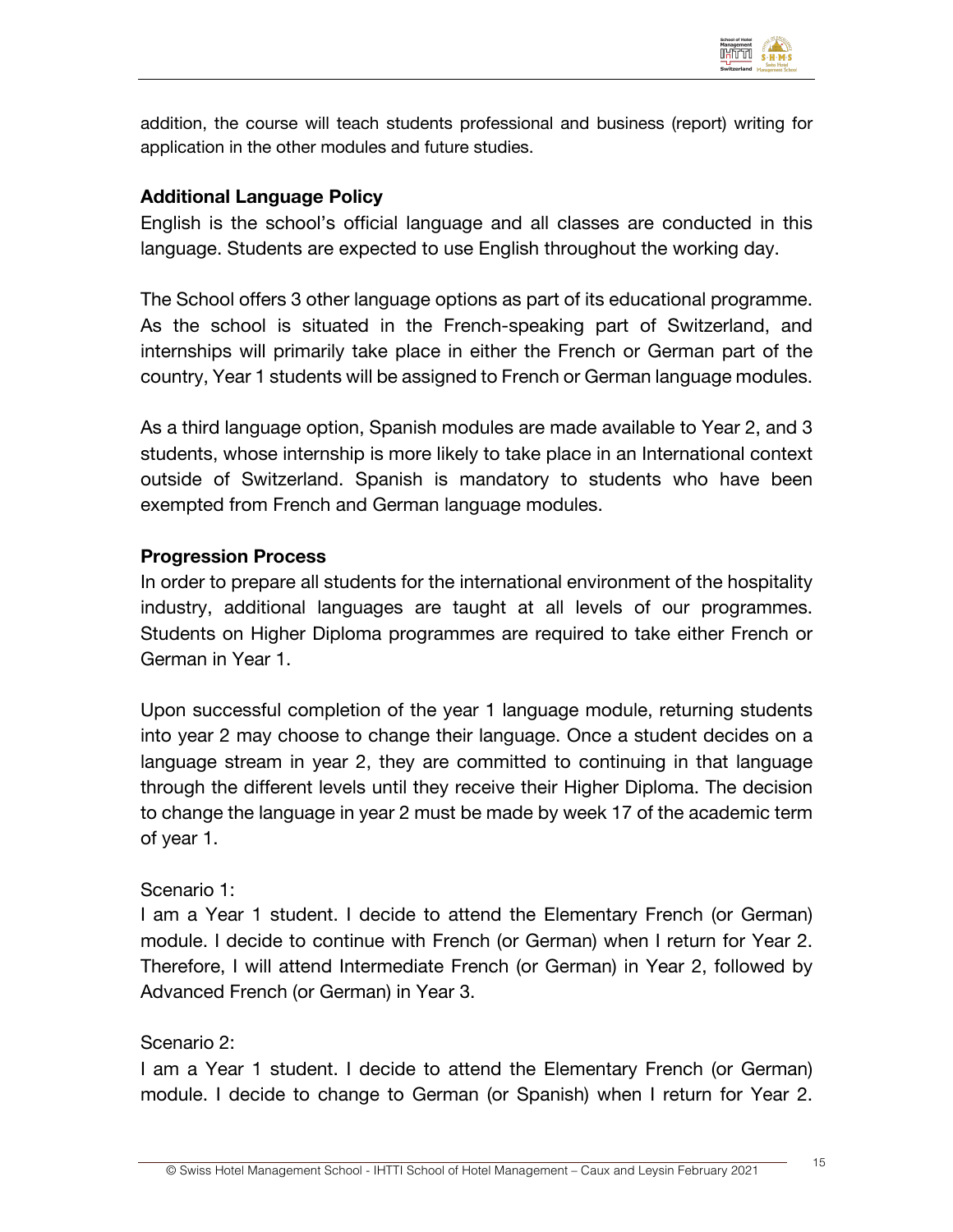

Therefore, I will attend Elementary German (or Spanish) in Year 2, followed by Intermediate German (or Spanish) in Year 3.

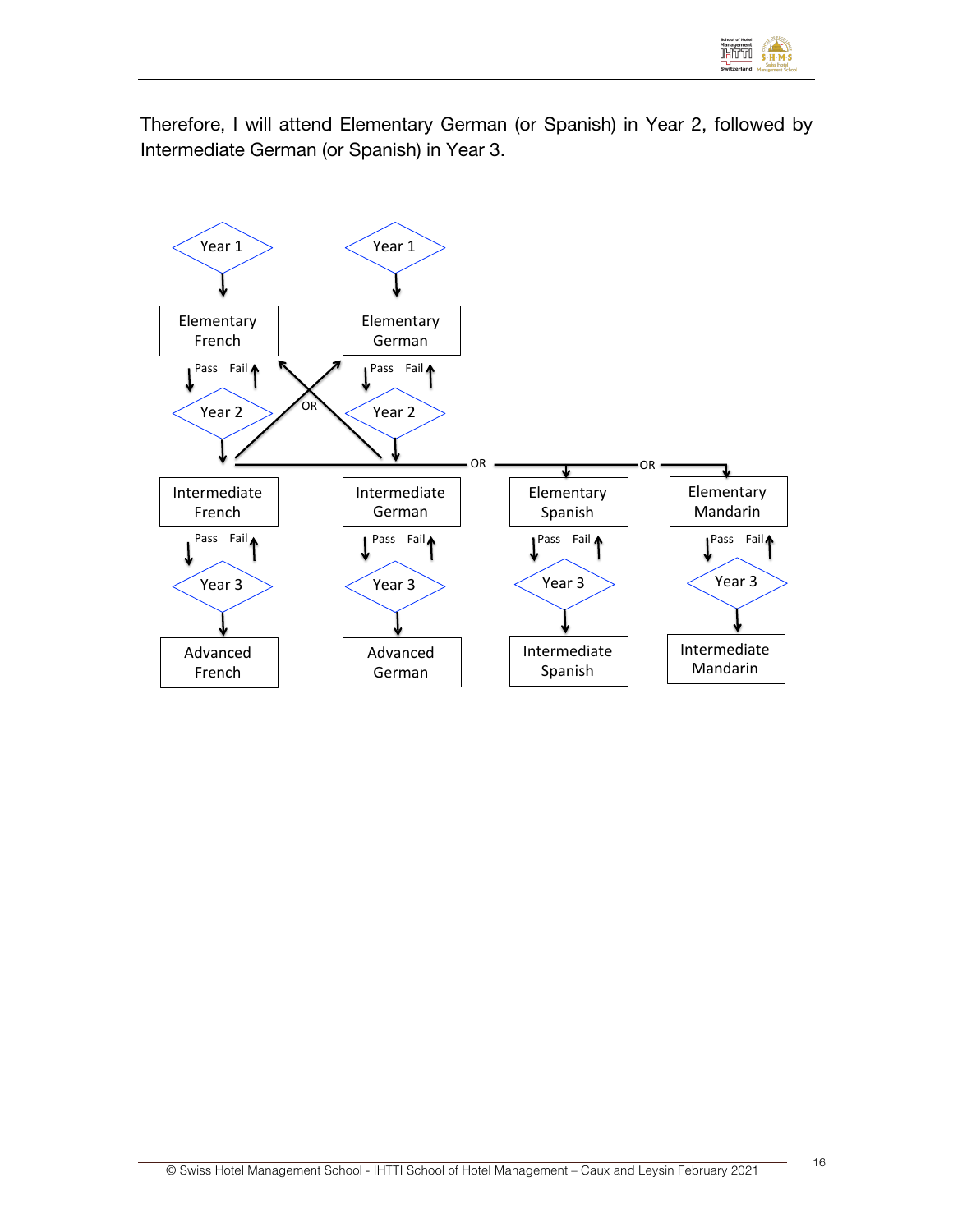

### 5. Academic Achievement Awards

Local and international hospitality affiliated businesses sponsor a number of awards and cash prizes for outstanding academic achievement, professionalism and innovation.

- The Outstanding Graduate award is presented to the graduating student who exhibits exceptional professional and leadership skills and demonstrates the potential for continued success within the hospitality industry.
- The Best Higher Diploma Academic Average award is recommended by the faculty for the student who has achieved the highest academic average during the Two-and-a-Half Year Higher Diploma Programme.
- The Swiss Hospitality Touch award is presented to the student who has demonstrated the highest standards in attitude and behaviour required from a professional in the hospitality industry and embodies the five key successful characteristics of the immaculate precision, discreet discipline, dependable quality, practical innovation and professional leadership.
- The Best Internship is awarded to the student for demonstrating and developing the highest standards of professionalism and skills during the mandatory internship, exemplifying the school's quality standards, which were recognised by internship supervisors and Management.
- The Design Excellence Award: The faculty recommends the Design Excellence Award for the student who has achieved the highest average in Design modules during his/her Academic Programme.
- F&B Excellence award is presented to graduating student who has achieved the best academic average in F&B Management, F&B Service and F&B Production.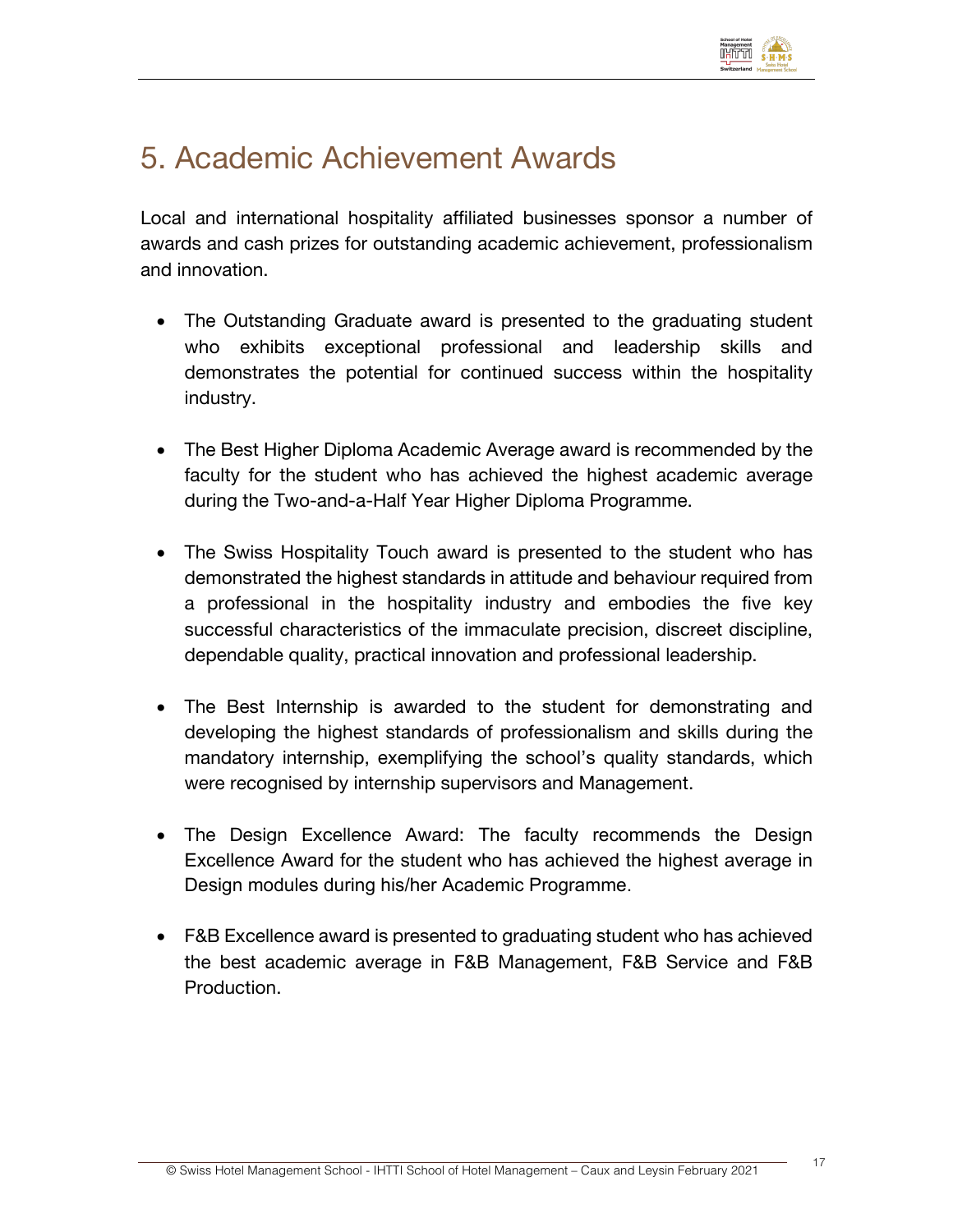

# 6. Academic Study Advisors

Students who would like extra help with their studies are placed into small groups with a student tutor who has already successfully completed the course or is fluent in the language. The groups meet once a week for the weeks up to the mid-term and final exams This is completely free service which will help to reinforce your studies.

Remember this is not just for students who feel they are struggling but it is also to help achieving students to be even more successful. It will help you to focus on the subject and go over ideas and issues within the subject.

You will be helping others achieve their goals and gaining leadership and teaching experience. We will also pay you for the time and energy needed to be a good tutor.

## 7. Academic Assessment

#### **Grading system**

Students are assessed on a continual basis. The assessment procedures are varied to enable students to demonstrate different abilities and may include module work, practical assignments, online quizzes, essays, videos, presentations reports and end-of-term capstone assessments. Students will receive regular feedback on their achievement through assessment feedback and transcripts.

Grades are based on a 40% passing scale, as can be found in the section below. Students will receive a final transcript after the completion of every semester and one Interim Transcript in the middle of the semester. Upon completion of the 2<sup>nd</sup> and 3<sup>rd</sup> semester students will receive a Swiss Operations Diploma and a Swiss Higher Diploma respectively. Students that have performed exceptionally well on the HD programme will the awarded these diplomas with Merit (Semester Average of +60%) or with Honours (Semester Average of +70%).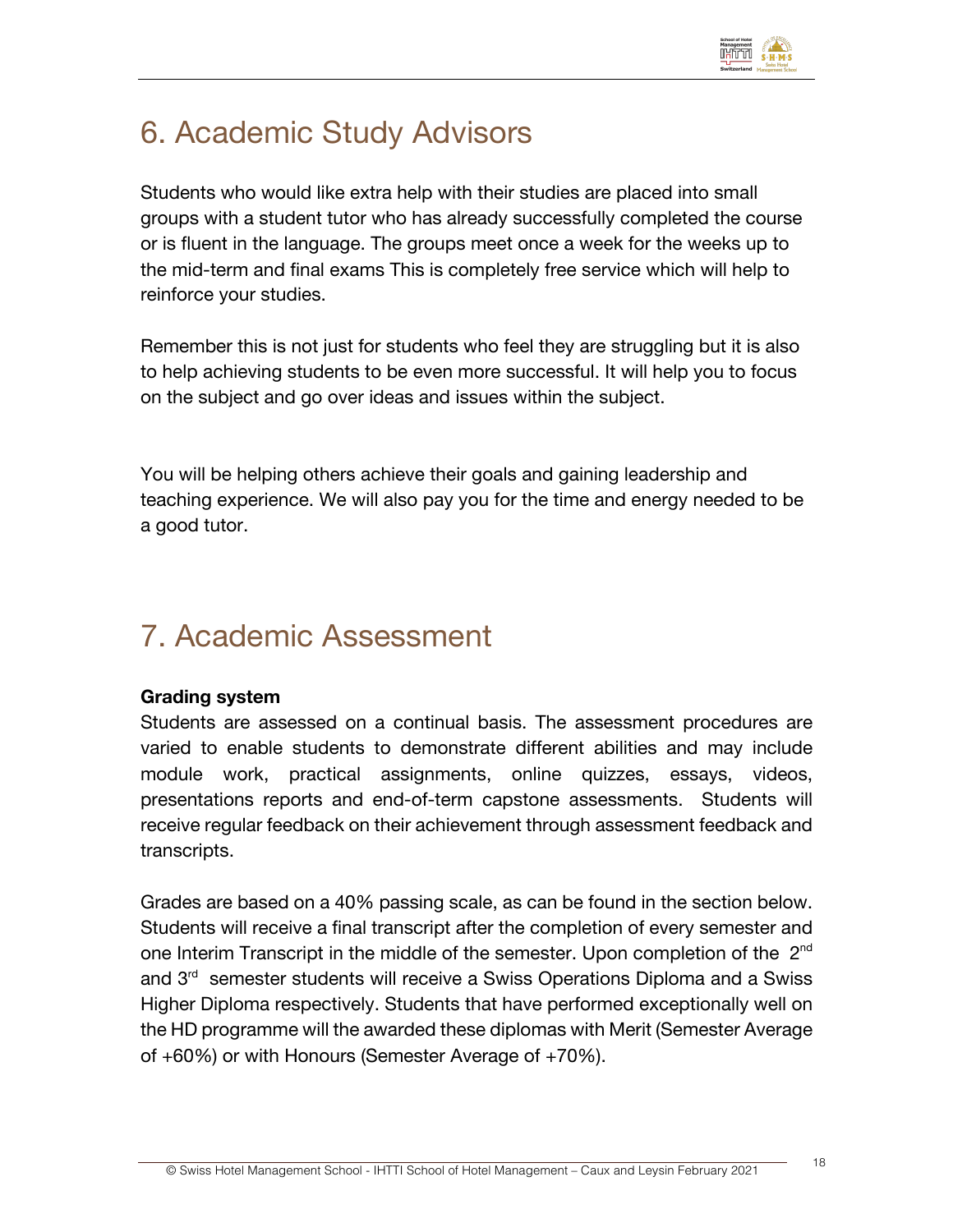

#### **Undergraduate marking scale**

This scale applies to  $1^{st}$ ,  $2^{nd}$  and  $3^{rd}$  year of the SHMS IHTTI Higher Diploma stage of the BA programme (UCF level 3, 4, 5). The descriptors are typical characteristics of the standards of work associated with each range of marks. The descriptors are illustrative and for guidance only. There are not comprehensive. A mark of 40% is regarded as a minimal pass.

| $\%$<br>mark  | <b>Mark Descriptors</b>                                                                                                                                                                                                                                                                                                                                                                     | Class   |  |
|---------------|---------------------------------------------------------------------------------------------------------------------------------------------------------------------------------------------------------------------------------------------------------------------------------------------------------------------------------------------------------------------------------------------|---------|--|
| $70-$<br>100% | Excellent<br>Outstanding; high to very high standard; a high level of<br>critical analysis and evaluation, incisive original thinking;<br>commendable originality; exceptionally well researched; high<br>quality presentation; exceptional clarity of ideas; excellent<br>coherence and logic. Trivial or very minor errors.                                                               | Honours |  |
| $60 -$<br>69% | Very good<br>A very good standard; a very good level of critical analysis<br>and evaluation; significant originality; well researched; a very<br>good standard of presentation; pleasing clarity of ideas;<br>thoughtful and effective presentation; very good sense of<br>coherence and logic; Minor errors only.                                                                          | Merit   |  |
| $50-$<br>59%  | Good<br>A good standard; a fairly good level of critical analysis and<br>evaluation; some evidence of original thinking or originality;<br>quite well researched; a good standard of presentation; ideas<br>coherent,<br>clear<br>evidence<br>of<br>generally<br>and<br>some<br>misunderstandings; some deficiencies in presentation.                                                       |         |  |
| 40-<br>49%    | Satisfactory<br>A sound standard of work; a fair level of critical analysis and<br>evaluation; little evidence of original thinking or originality;<br>adequately researched; a sound standard of presentation;<br>coherent,<br>ideas<br>fairly<br>clear<br>and<br>significant<br>some<br>misunderstandings and errors; some weakness in style or<br>presentation but satisfactory overall. | Pass    |  |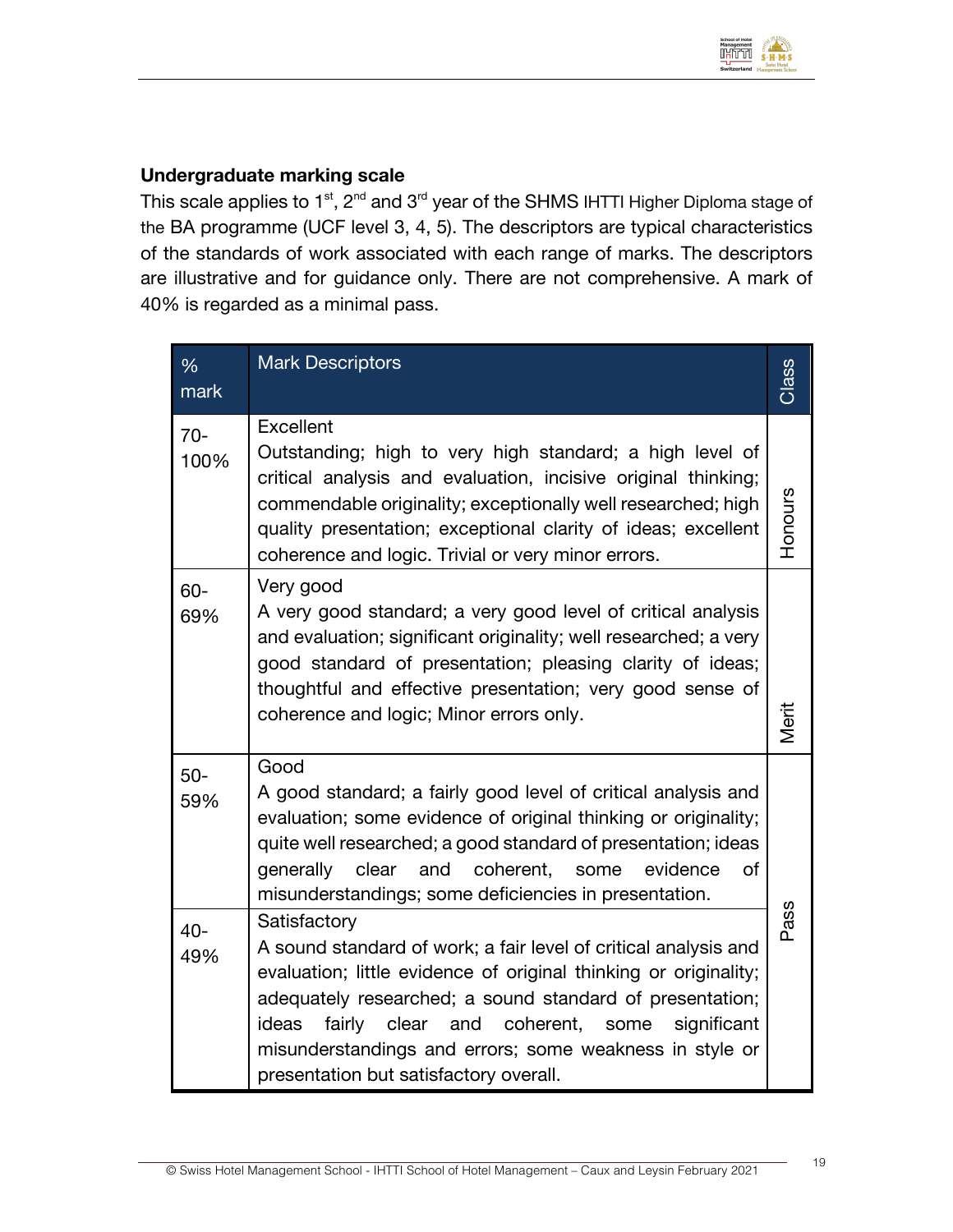

| $35-$    | Unsatisfactory                                                                                                                                                                                                                                                                                                        |      |  |  |
|----------|-----------------------------------------------------------------------------------------------------------------------------------------------------------------------------------------------------------------------------------------------------------------------------------------------------------------------|------|--|--|
| 39%      | Overall marginally unsatisfactory; some sound aspects but<br>some of the following weaknesses are evident; inadequate<br>critical analysis and evaluation; little evidence of originality;<br>not well researched; standard of presentation unacceptable;                                                             |      |  |  |
|          | ideas unclear and incoherent; some significant errors and                                                                                                                                                                                                                                                             |      |  |  |
| 5-34%    | misunderstandings. Marginal fail.                                                                                                                                                                                                                                                                                     |      |  |  |
|          | Very poor<br>Well below the pass standard; a poor critical analysis and<br>evaluation; no evidence of originality; poorly researched;<br>standard of presentation totally unacceptable; ideas<br>confused and incoherent, some serious misunderstandings<br>and errors. A clear fail well short of the pass standard. | Fail |  |  |
| $0 - 4%$ | Nothing of merit<br>Nothing, or hardly anything, of merit submitted.<br>When no work has been submitted the NS notation will apply<br>When plagiarism has been confirmed the Z notation will<br>apply                                                                                                                 |      |  |  |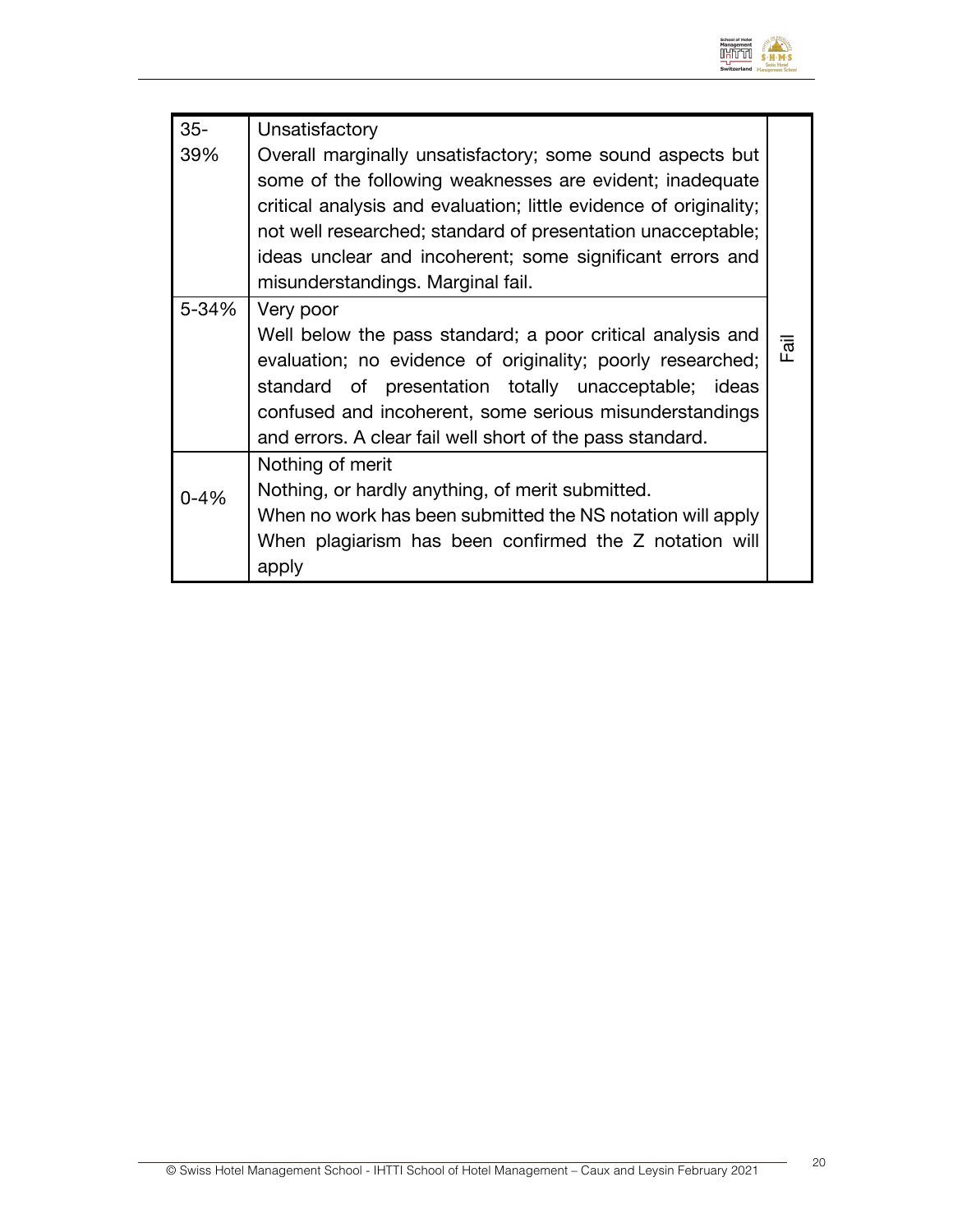

# 8. Examination Procedures and Referrals

The following procedures must be observed during all examinations:

- 1. Candidates should congregate outside the examination classroom at least five minutes prior to the start of the examination. All students taking exams must be in full school uniform with their nametag. Men need to be shaved!
- 2. Some exams may require "Lockdown Browser". Your Invigilator and/or Lecturer will inform you beforehand whether the exam requires this application.
- 3. Before entering the examination classroom, candidates must ensure the following in relation to your Laptops or IPADs:
	- switch off and reboot the Laptop or IPAD before the online exam.
	- that they are fully charged.
	- that all applications in the background are closed out.
	- that all settings/iOS have been updated, prior to the day of the exam.
- 4. Strict silence must be observed at all times in the examination classroom.
- 5. Candidates will not be admitted into the examination classroom once the exam has started.
- 6. All brief cases, bags, books, pencil cases, etc. must be placed to one side of the examination classroom as instructed by invigilation staff, and not left beside the desks. All aisles should remain clear of obstruction.
- 7. Candidates are to clear their desks of any notepaper, books or materials other than that allowed.
- 8. All devices, such as mobile phones and other digital devices, for example google watches must be turned off and stored in bags at the side of the examination classroom. Candidates are responsible for any electronic device taken into the room.
- 9. Candidates must not speak to or communicate with any other candidate throughout the examination. Candidates are not to look toward any other candidate during the exam.
- 10. Eating and drinking are not allowed besides water, which must be stored on the floor and not on desks.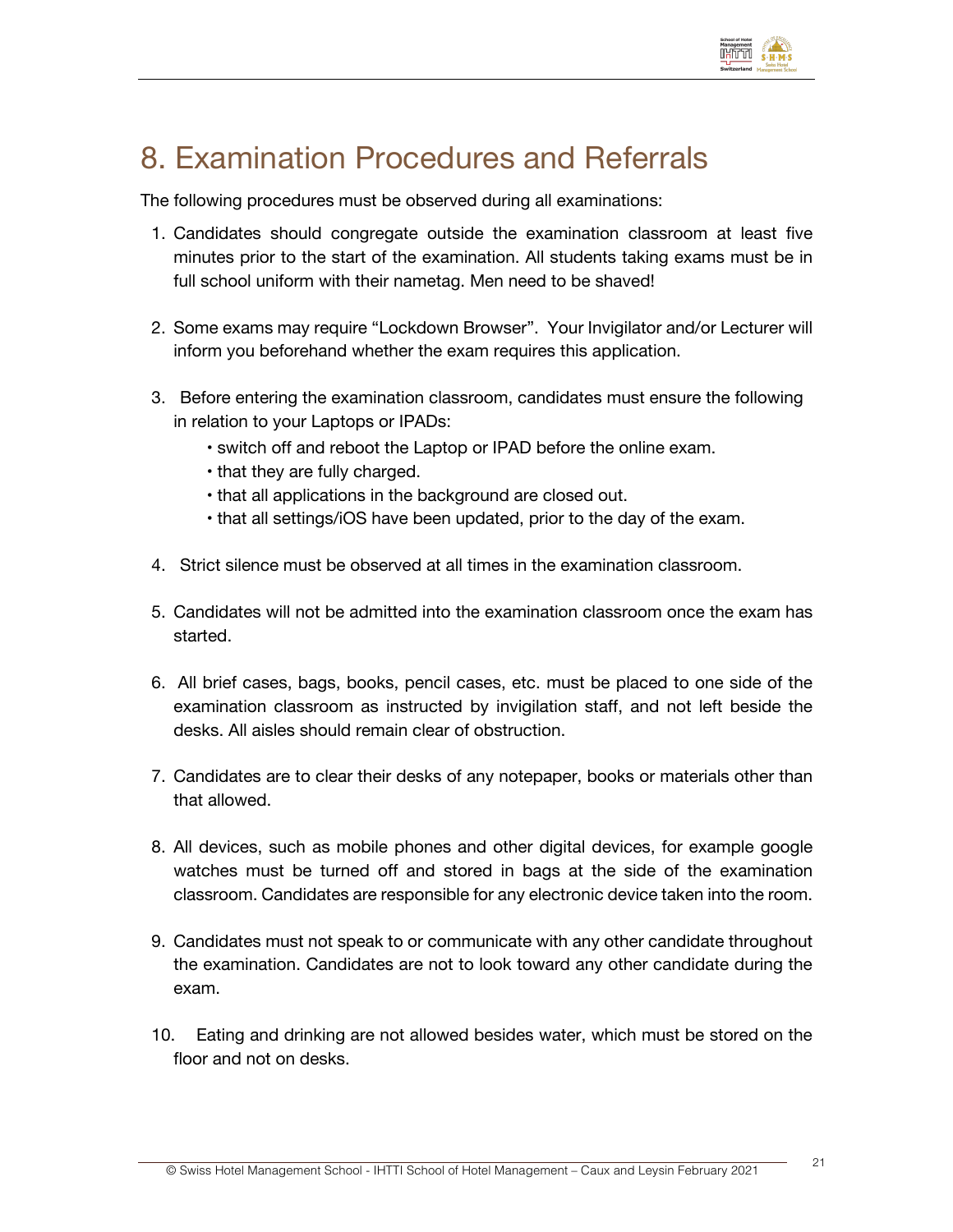

- 11. No one may leave during the first twenty minutes of the examination or during the last ten minutes.
- 12. Candidates should use the toilet before entering the examination classroom. Any candidate who leaves the examination classroom will not be allowed to re-enter.
- 13. Any candidate who finishes early must raise their hand and has to save and submit their exam prior to leaving the examination classroom. The invigilator has to give the candidate permission to leave the examination classroom. Candidates will not be permitted to re-enter the examination classroom once their exam has been submitted.
- 14. If the fire alarm sounds during the examination, candidates must follow the instructions of the invigilator. Candidates must leave the room in silence and must not take any belongings (incl. laptop or ipad) from the examination classroom.
- 15. Candidates must not communicate with each other, or in any way attempt to take an unfair advantage of the situation. Candidates must not re-enter the examination room before the invigilator has returned. Any candidates who do so will not be permitted to continue the exam.
- 16. The name of any candidate suspected in breach of examination regulations will be recorded and passed to the Academic Committee. If, on the evidence of the invigilator, the Academic Committee decides the student has breached regulations, then the following will apply:
	- i) Candidates who are deemed to have breached regulations in one exam will be asked to leave the examination classroom by the invigilator.
	- ii) Candidates who are deemed to have breached regulations in one exam will receive a zero for that exam. As a consequence, they will be required to resit this exam.
	- iii) Candidates who are deemed to have breached regulations in two or more exams within one academic term will fail the term.

#### **Viewing of exams**

The School does not permit students to view final exams. The lecturer will provide a full explanation of model examination answers in the case that viewing of mid-term examinations is not permitted. The viewing of other exams is at the discretion of the lecturer.

#### **Referral / Retake**

• The highest grade recorded for a retake examination is 40% regardless of the score achieved.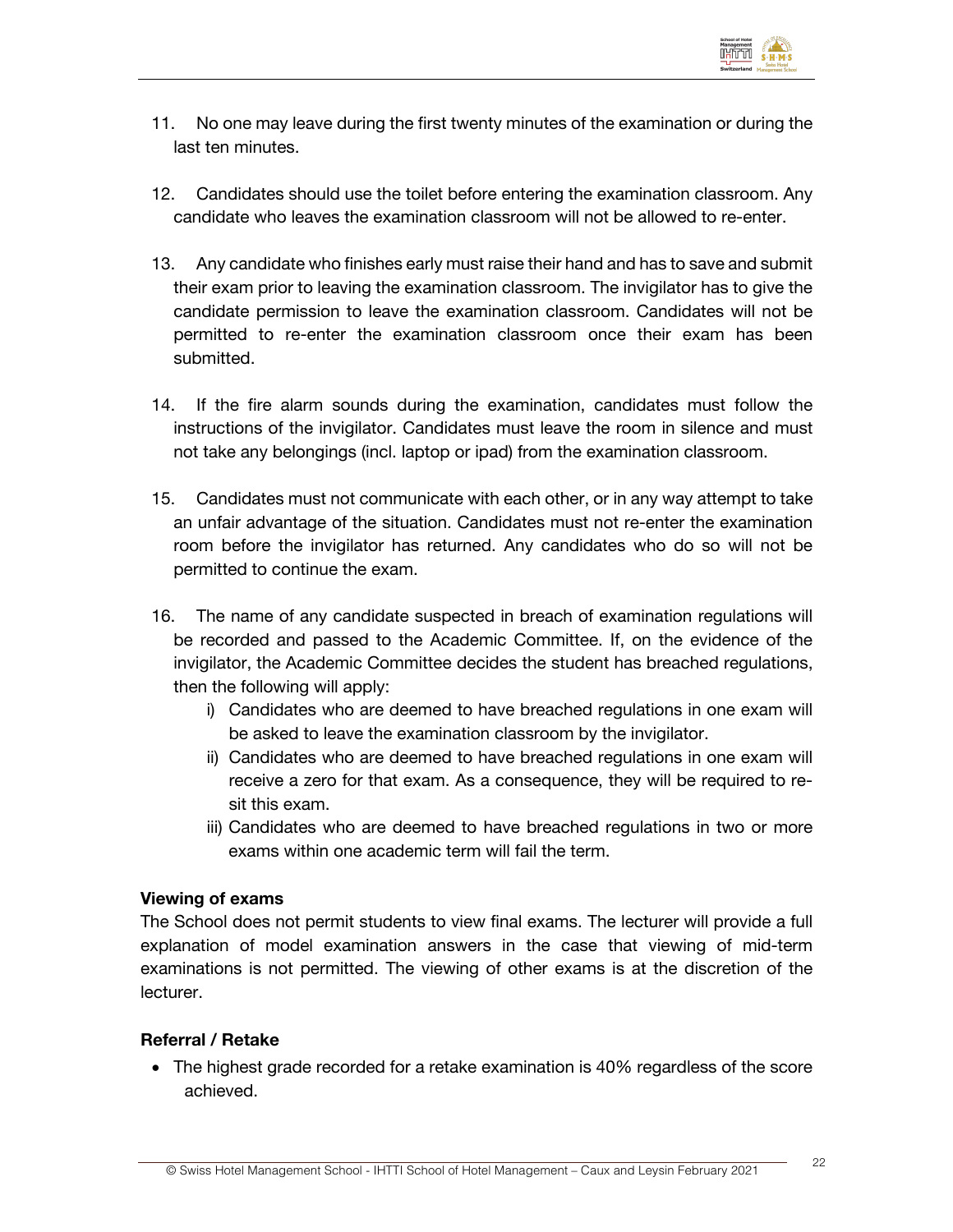

- Students who achieve 40% or more in a module may not retake that module examination.
- Students can re-sit for failed modules only once. Students who are not successful after two examination attempts at a module will be deemed a fail.
- The referral options for a student are decided by the exam board and are binding.
- Students withdrawn from a module due to absences/lack of engagement will only be allowed to retake the module during the Summer Sessions programme. No other refer opportunity will be given.

#### **Late submissions**

Unless prior agreement from the Programme Manager the school does not accept late submission for any coursework on the BA1, BA2, BA3, PG and MIB programmes. Any submission after the set deadline will result in a NS / zero grade.

The late submission policy for BA4, MSc and MAIHBM is as per the University of Derby 3Rs policy which can be found here: https://www.derby.ac.uk/about/academic-regulations/

#### **Summer Sessions, Retake Sessions and Self Study - Guidelines and Procedures**

Please note that students:

- May progress with 2 minor failing modules between 35% and 39%, when their total average is greater than 40%.
- May retake failed modules only once, the highest-grade counts and is final.
- May have a maximum of 3 retakes per semester
- Must retake any modules below 35% or any  $3<sup>rd</sup>$  module under 35%

#### **Self-Study Retake**

Students can choose to sit their retakes twice yearly. The Self Study takes place the Friday before the term starts.

- F&B Practical retakes must be taken in Caux on Friday before the term starts (week 0)
- OPERA retakes must be taken in Caux on Friday before the term starts (week 0)
- Language retakes: students are also allowed to take an external language course.
- Students are required to send us the course outlines before they enroll in such a course.
- These documents are given to the respective lecturer as well as to the Academic Director for approval.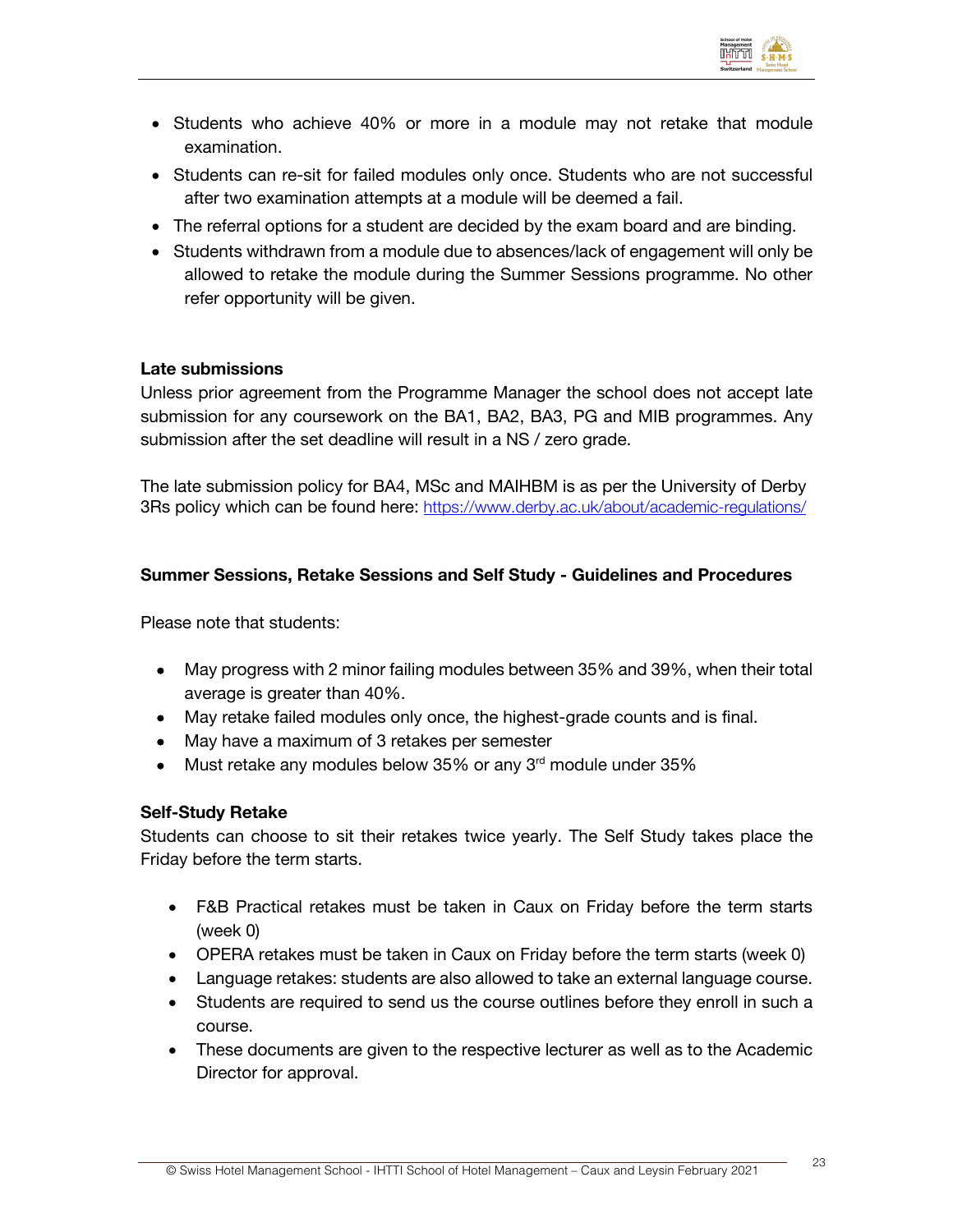

#### **Conditions and Procedures**

Students must arrive 30 minutes prior to the start of the exam. Each re-sit exam costs CHF 300.- which must be paid at the Academic office upon arrival at school and before the start of the first exam. Students are required to present their receipt and their Students ID. Students must wear their SHMS IHTTI uniform or formal business attire to the exams (no jeans or casual wear are permitted). Students not abiding by the dress code will not be allowed to sit examinations.

#### **Summer Sessions**

Please note: The Exam Board reserves the right to decide for the student which option must be exercised. This decision is binding. Starting date: Mid-June after graduation yearly. Summer Session costs by module and the accommodation fees (if needed) will be communicated by the Academic Office. max. 3 Summer Sessions can be taken. The duration of the Summer Session is around 2.5 weeks.

#### **Online/ Onsite Retake Session**

An alternative option is the Retake Session August yearly approximately 2 to 2.5 weeks. This involves 50% online guided learning (one week) and 50% onsite guided learning on the Caux campus (one week). Both parts are Mandatory. This would take place at the end of August just before the start of the September Semester.

Please note: Those doing an internship, will need to check first with their Career Coach in SHMS IHTTI and their employer for their confirmation.

The retake and resubmission policy for BA4, MSc and MAIHBM is as per the University of Derby 3Rs policy which can be found here: https://www.derby.ac.uk/about/academicregulations/

#### **Bridging Courses**

Students who want to enroll onto the Hospitality and Design Programme in the  $3<sup>rd</sup>$  year as a direct entry will no longer need to do bridging courses. For BA (Hons) final semester direct entry, the student has to complete Bridging courses in Visual Technology, Interior Design and AutoCAD Modules. Students who want to attend Bridging Courses will do it at the SHMS IHTTI campus, starting the 2 weeks before the start of the new semester in February and in September.

#### **Results/Transcripts**

Students will be provided with a Transcript. Students will also be provided with the re-sit schedule (when relevant) via email. All students should receive their results before the start of the following term, provided that all payments have been settled. It is imperative that students confirm their mailing address prior to leaving the school. If a student does not receive their results during this time period, it is their responsibility to contact the Academic Office for details.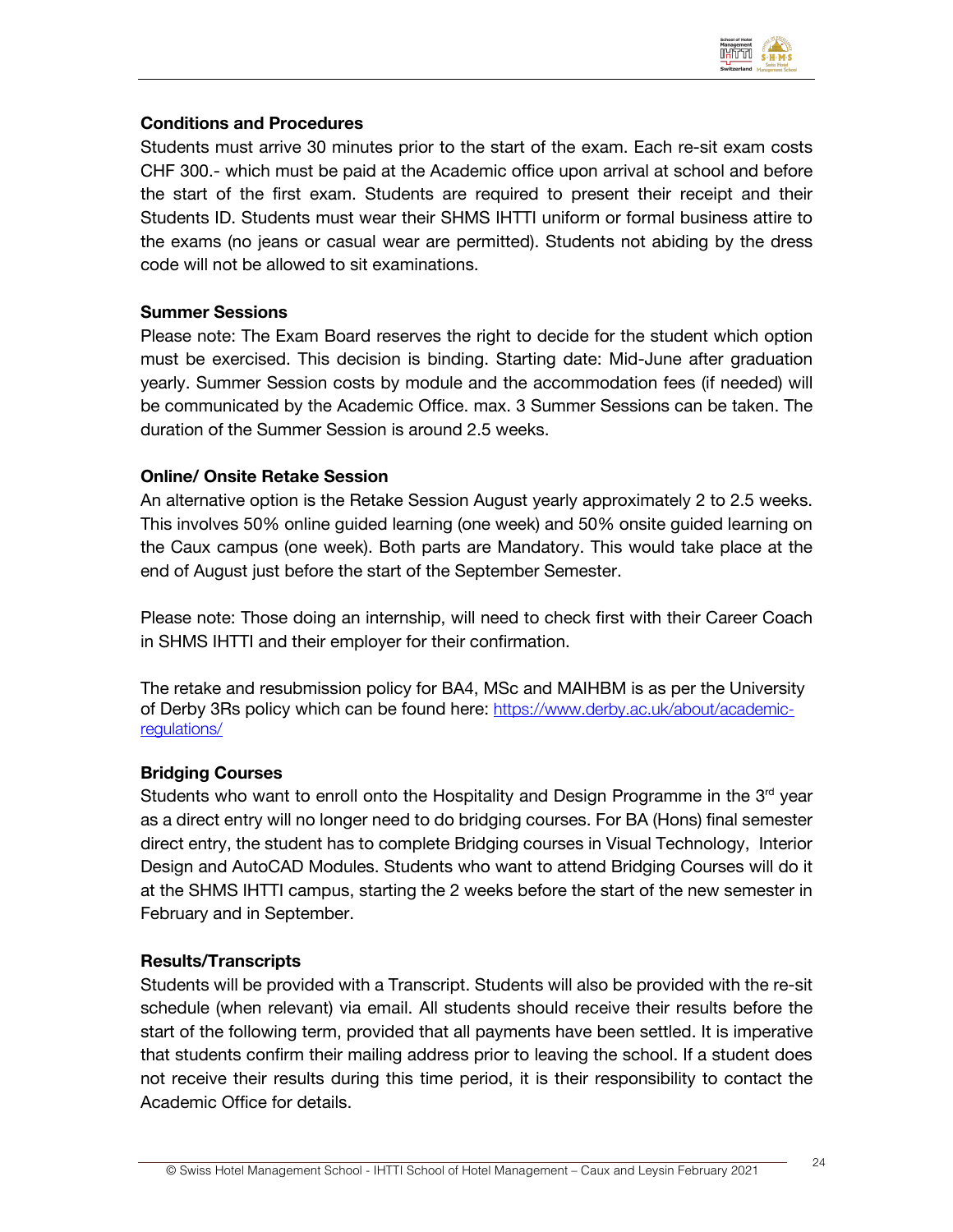

#### **Absence Policy Assessments**

Absence from any examination (continuous assessment, mid-term or final) will result in a zero mark. Students unable to sit an exam on the given date must apply in writing to their Programme Leader with the supporting evidence. The Examination Board will consider all applications for midterm deferrals at the end of the term. However, in circumstances where it would be possible to pass the module on the basis of all other module assessments, the student will be automatically allocated a re-sit. The Examination Board will consider all applications for final exam deferral at the end of the term. If approved, the student may sit the exam as a first attempt on the scheduled re-sit date.

#### **Academic Documentation**

To receive certificates/diploma the student must meet the graduation criteria as noted above and in addition, have no outstanding amounts owing to the school. All qualifications (Diploma, Higher Diploma, BA honours) will be issued to the student upon completion of the relevant programme.

Official Transcripts are distributed during the graduation ceremony. Should a student require an additional Transcript, a charge of CHF 40.- is required for each set. In the event of future education applications, the duplicate will be sent by the school directly to the Admissions Office of the given institution. Duplicate copies (in original form) of Certificates, Diploma or Higher Diploma are available upon written request to the Academic Assistant at a cost of CHF 250.- each.

### 9. Academic Discipline

The University has a public duty to ensure that the highest standards are maintained in the conduct of assessments. Thus, the legitimate interests of the students and the University's reputation requires safeguarding. Alleged academic offences which would compromise these standards will be investigated thoroughly. If confirmed, an offence will lead to the imposition of severe consequences, including the possibility of termination of registration and enrolment, i.e. expulsion.

A student may be required to demonstrate ownership of authorship during an investigation into an alleged academic offence. The student may be asked to undertake a viva or other appropriate assessment at any point during the process. This procedure is intended to help students to reach a clear understanding of Academic Regulations and to dissolve any minor misunderstandings before they become serious.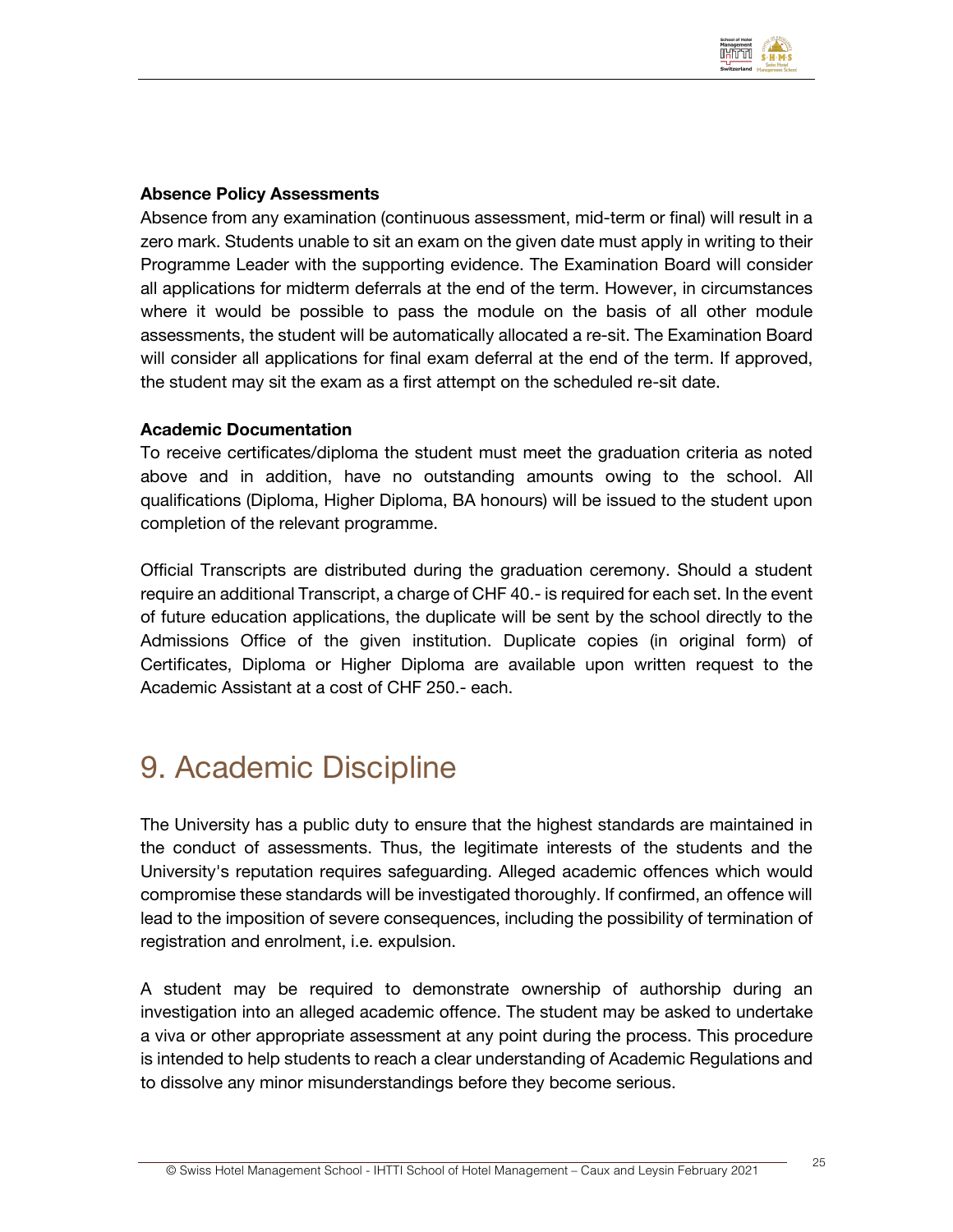

An academic offence could be 'confirmed' where evidence supports misconduct in any of the categories below. Where evidence strongly supports that the offence was committed on the 'balance of probability' (i.e. more likely than not) a student maybe confirmed as having committed an academic offence. The University also reserves the right to review work retrospectively.

Students will receive a 0/Z grade and accompanying warning letters and may face disciplinary action if an academic offence is deemed committed. In the case the exam board confirms an academic offence, a 0 will be awarded for the assessment. If the module is consequently failed the student will be allowed a referral following the normal referral policy. In the case the exam board confirms a severe case of plagiarism a Z will be awarded, and all grades voided. The module student will need to be retaken entirely and grades capped at 40%.

#### **Plagiarism**

Plagiarism arises when a student is suspected of presenting work undertaken by other people as if it were their own. Copying all or part of another person's work is not permitted. Failure to fully reference all sources could be construed by the marker/tutor as intentional and therefore as plagiarism.

Plagiarism has occurred when the student:

- Does not acknowledge the work of another person or persons, or,
- Has not identified the source or cited quotations in any part of work presented for assessment, or,
- Has copied another student's work with or without their knowledge, or
- Has submitted the same piece of their own work for assessment in two (or more) modules (i.e. self-plagiarism) at any level of study.

If a student's work is found to contain verbatim (or near verbatim) quotation from the work of others without acknowledgement, then plagiarism has been committed. In order to avoid that, all sources should be cited and all quotations from the works of other authors clearly identified as such.

Please do not leave anything to chance. SHMS IHTTI has strict rules regarding plagiarism and has specialised electronic surveillance equipment to determine if the work is plagiarized.

#### **Collusion**

Where there is a requirement for the submitted work to be solely that of an individual student, collaboration is not permitted. Students who improperly work together in these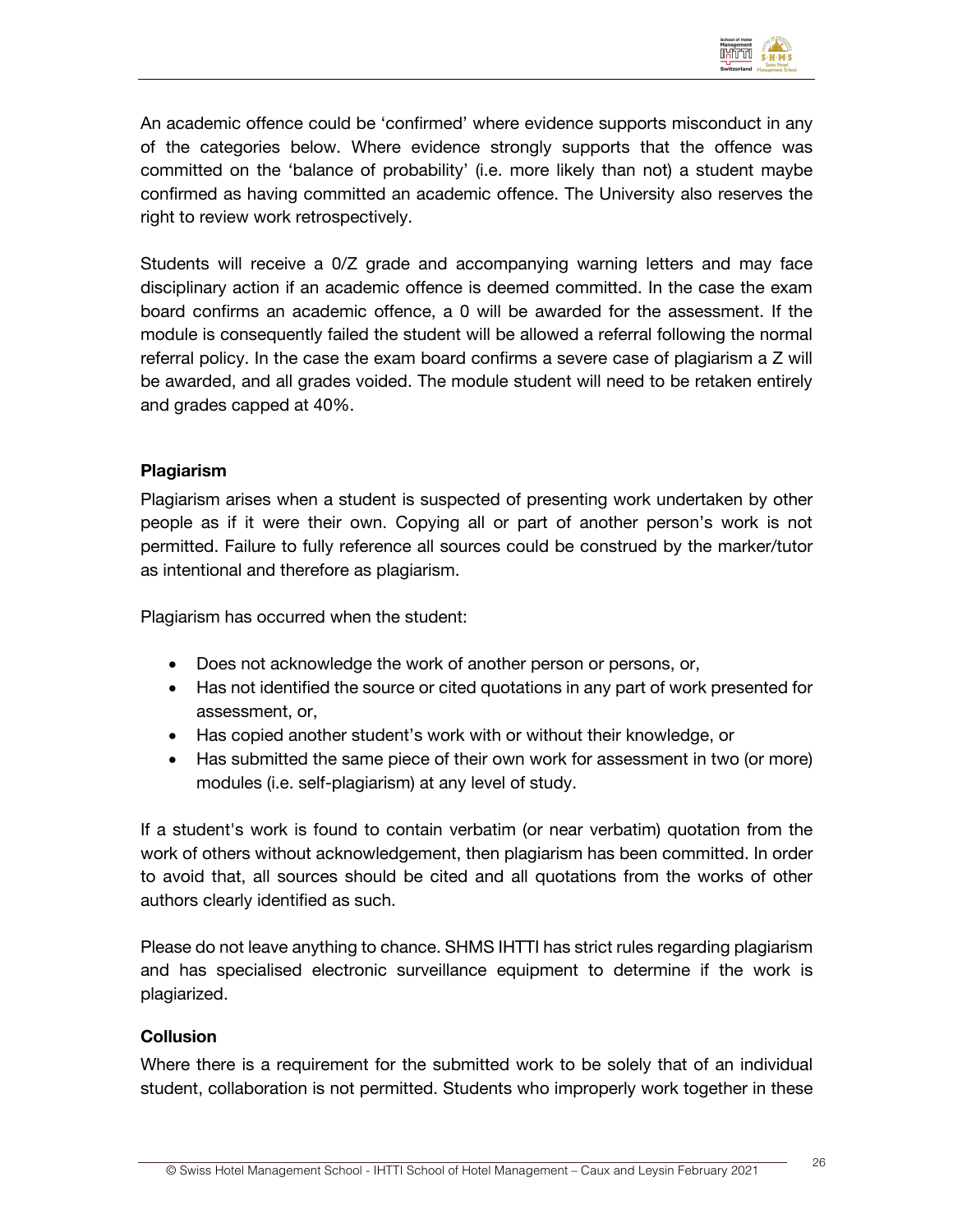

circumstances and/or who permit the copying of their work by others are guilty of collusion.

#### **Procurement**

If the student has engaged a third party to significantly or partially create a piece of work on their behalf with the intention of submitting this as their own piece of work, then an academic offence has been committed. Third party engagement can take the form of paid or unpaid work.

During the semester, random students will be selected from a module and asked to defend their work to a committee in order to verify originality. Additionally, if there are doubts about the originality of a student's work, students will be asked to defend their work orally before the final grade is awarded. If the student is not able to demonstrate knowledge of their work, it will be considered as an academic offence. This will result in a Z grade being given.

Students are permitted to get their academic work edited by a third party, however the original working document (any notes, the receipt from the editing company and/or any correspondence relating to the involvement of a third party), must be kept on hand until the final grade has been issued following the official publication of grades post Assessment/ Examination Board.

#### **Invention of Data (Fabrication)**

Invention of data occurs where a student effectively misrepresents data (through fabrication or falsification) to make it appear that the data has been derived by appropriate measurement in the field, in the laboratory or other setting.

Thus, the reader is deceived with regard to the true information and the researcher may use the invented data to substantiate a favoured hypothesis. This is regarded as deception and is a very serious academic offence

#### **Other forms of misconduct**

Any action through which students seek to gain an unfair advantage in assessment constitutes an academic offence. Failure to meet ethical, legal and professional obligations such as breach of confidentiality or abuse of research subjects or materials can be considered as serious offences.

The School's disciplinary procedures aim to promote values such as trust, respect, honesty and tolerance. Each student is given the opportunity to make a positive contribution to the school community and is held responsible for his or her own actions and behaviour. It is therefore not only required, but also expected, that each student behaves in a way that will help to maintain a positive environment of learning and development. The disciplinary procedures stated in this document help students to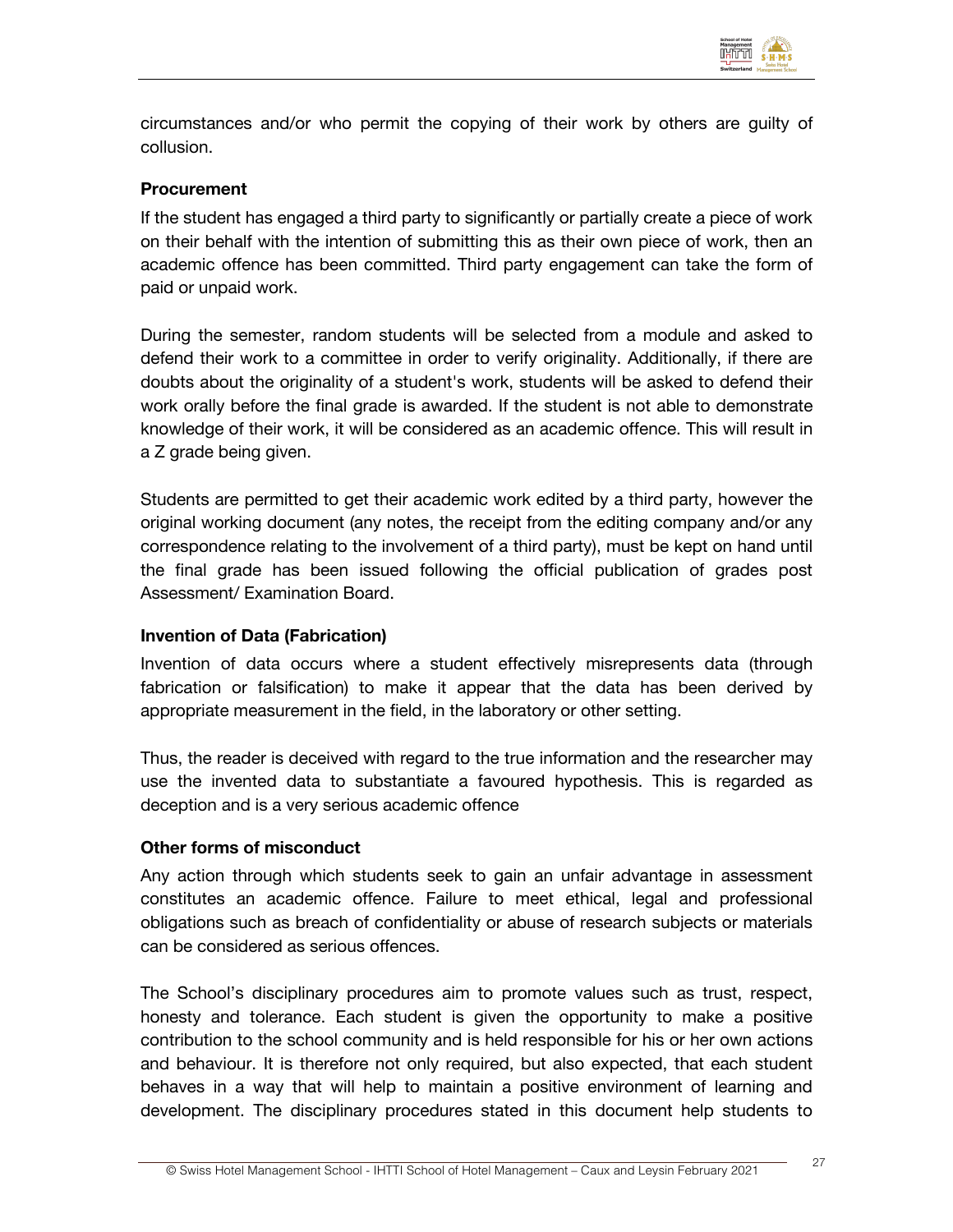

understand their own mistakes, learn from them, and mature into responsible future managers.

### 10. Attendance Policy

SHMS IHTTI operates a strict attendance policy. In order to ensure engagement with the set Learning Outcomes, a responsible attendance record is required from students. Lecturers and other sanctioned staff members take attendance at the start of every lecture, tutorial, workshop, excursion or any other related activities where students' presence is required (hereafter collectively referred to as classes). Students not present on time, properly groomed and/or adequately prepared for class will be marked absent for the relevant hour(s).

The school does not count, approve or give excuses for illness, interviews, family circumstances or any other matters that prevent students from going to class. Students are allocated a threshold of acceptable absences and are required to take full ownership of their studies by managing their time, schedules, meetings, interviews, events and private matters accordingly. Absences beyond the threshold will deem students have not satisfied the Learning Outcomes of the module, whether those absences are due to matters in the students' own control or not.

Students may be absent for a maximum of 6 class hours per module per semester with a maximum of 50 absences overall in the programme. Once the student reaches the  $7<sup>th</sup>$ hour of absence in a module, he/she will be automatically deregistered and withdrawn. Thereafter, for the applicable module students are not permitted into class, are not permitted to sit/submit any assessments and grades earned thus far voided. The transcript will indicate a W (withdrawal) for the applicable module. To pass the module once withdrawn, and so to complete the semester, students are required to retake the module during Summer Sessions in the same way as if the module was failed. Self-study or online retake sessions are not offered to students who are withdrawn from a module

A warning system and policy of withdrawal is to be applied as follows:

- Once a student reaches 4 hours of absence in a module, he/she will receive a written warning. This warning is called the First Warning Letter. It will inform the student that he/she has missed 4 hours of classes in a specific module and will be provided to the student by the PDLs. The Academic Office will send a scanned copy of the warning letter to the students Regional Representative and/or Agent.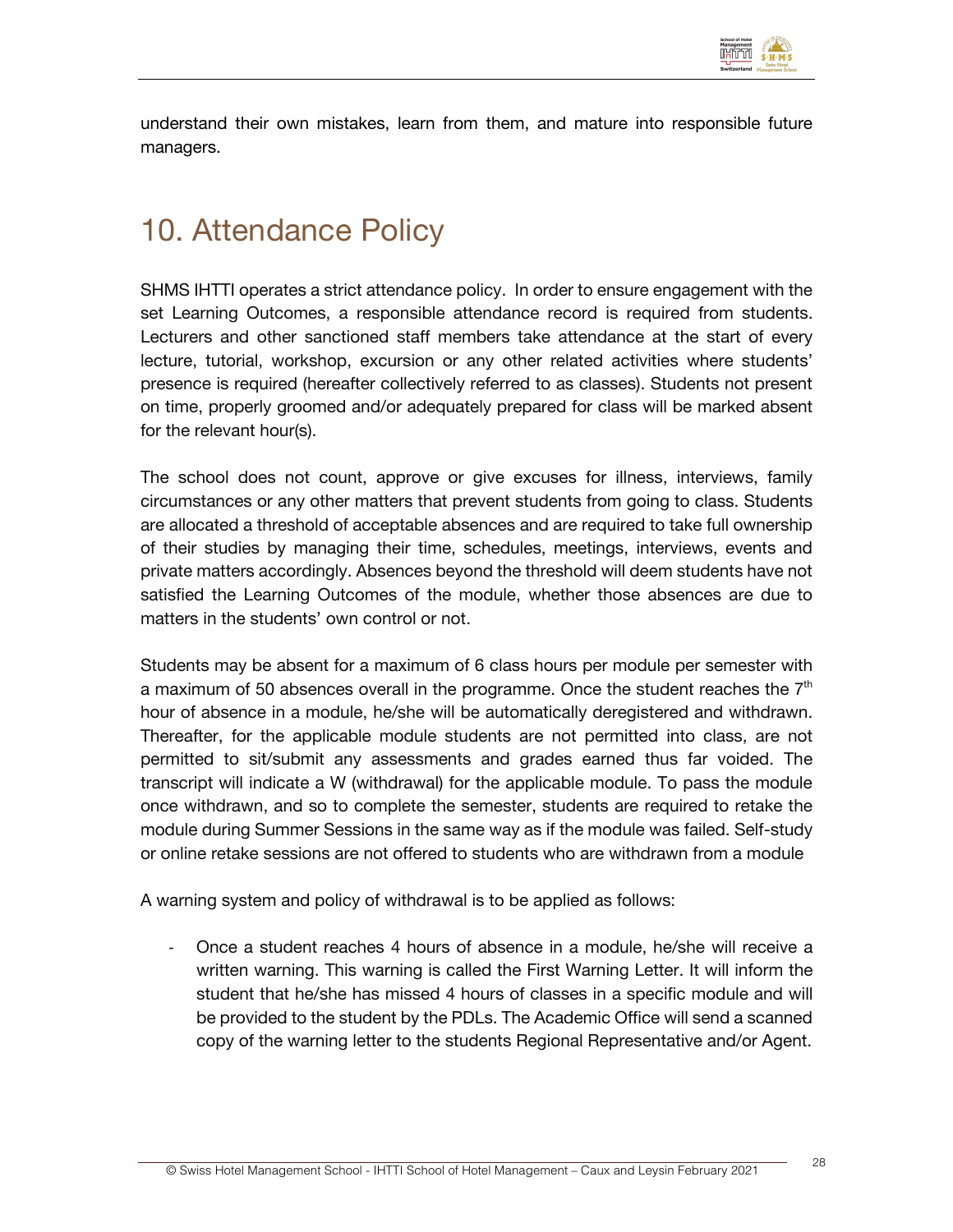

- In case the student reaches 6 hours of absence in one module he/she will receive a Final Warning Letter. It will inform the student that he has missed 6 hours of classes in a specific module and in the case that he/she misses 1 more hour, he/she will be automatically be deregistered from that module.

The student signs the final warning letter and will get a copy of it. The Academic Office will then send a scanned copy of the warning letter to the students Regional Representative and/or Agent.

In case the student misses and additional hour of the same module, so a total of 7 hours, he/she will be deregistered and withdrawn from the module due to nonengagement. At this stage the student will also be invited for a formal meeting with the Academic Director to discuss the student's intentions for continuation of study at the school.

#### **Additional regulations**

- A student can only be withdrawn from two modules and continue his/her studies at the school. When withdrawn from a third module the student will also be expelled from school and will be required to retake the entire semester, even if the total amount of absences is less than 50.
- The module withdrawal policy is based on two hours of contact per week during the semester. Any modules with more or less contact hours per week will have the policy applied proportionally.
- The maximum allowed absences on the programme, in a full semester, across all modules taken by a student, is 50. Once a student reaches 50 overall absences expulsion from the school will be recommended in a Disciplinary Board Meeting with the School Management chaired by the Academic Director of the school.
- Students receive the following written warnings concerning overall absences in the programme: first warning after 30 absences, second warning after 40 absences, final warning at 48 absences.
- In case of withdrawal from a module or in the case of expulsion from the school strictly no refund will be given. Costs for retaking modules during summer sessions or for retaking the semester will be incurred entirely by the student.
- The SHMS IHTTI absence procedure will not consider the nature of the absences (personal matters, health issues, interviews, etc.) in normal instances. Deviation from the above policy due to special or unusual student circumstances (e.g. chronic illness) can only be approved by the Programme Manager or, in the case where expulsion is considered, in a Disciplinary Board Meeting with School Management.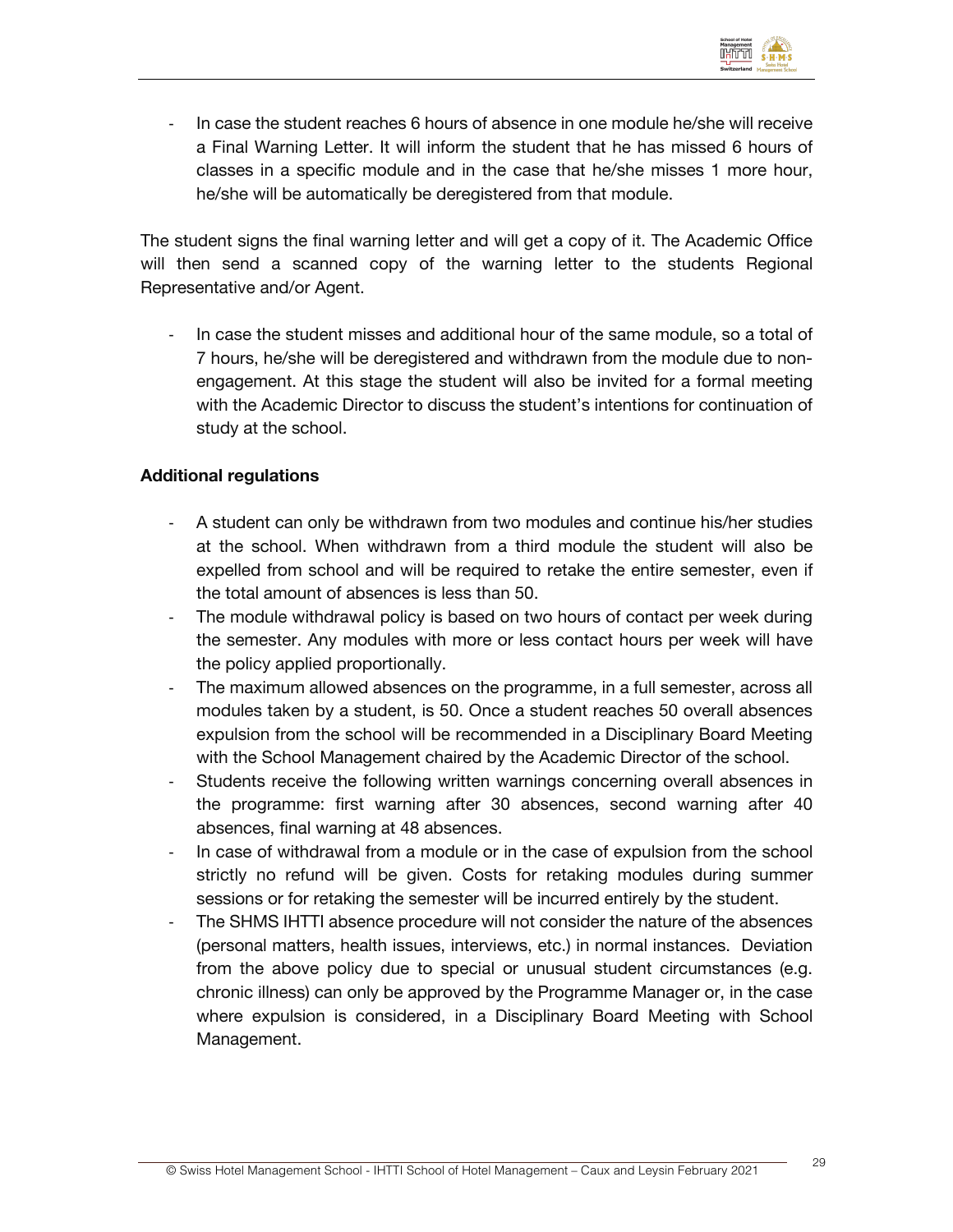

This policy is applied equally to all students and applies to all modules, which include practical, languages, theoretical, support classes and all other mandatory student activities as indicated by the SHMS IHTTI.

# 11. SHT and PDP

The SHMS IHTTI SWISS HOSPITALITY TOUCH is the art and science of immaculate precision, discreet discipline, dependable quality, practical innovation and professional leadership. We are all familiar with the reputation Switzerland has for offering excellence in hospitality services, with the opening of the first hotel school in the world and the popularization of tourists' use of recreational facilities Switzerland has to offer.

We are also familiar with the relationship between the development of Switzerland's reputation for excellence in hospitality and the classically trained professional within hospitality. The purpose for mastering the Swiss Hospitality Touch is to greatly enhance the student educational experience by adopting the characteristics of 'the Swiss Hospitality Touch' by each student. The intention is of course to make a graduate from SHMS IHTTI stand out even more from the competition.

The main benefits of mastering the Swiss Hospitality Touch are threefold: to boost the reputation of an SHMS IHTTI graduate; to make the SHMS IHTTI graduate a better and more desirable candidate for a job or management training program; and to add value to the SHMS IHTTI Program. The aim is to achieve these benefits through the mastering of the five characteristics, being, the art and science of immaculate precision, discreet discipline, dependable quality, practical innovation and professional leadership.

SHMS IHTTI students will learn how to adopt the characteristics and behave in accordance with these top-class professional standards. This will help in developing a culture of accountability in which we hold each other responsible to live the Swiss Hospitality Touch by example.

#### **Personal Development Planning (PDP)**

Whilst studying you will have many opportunities to expand your academic, professional and personal horizons. Taking stock of your position and setting goals in all areas of your life is a crucial step. However, in order to maximize your potential you must be clear about how you can transfer the skills and knowledge you have acquired into other situations. You must learn to articulate your unique skills and abilities.

This will be of particular benefit to you when you are pursuing career opportunities and